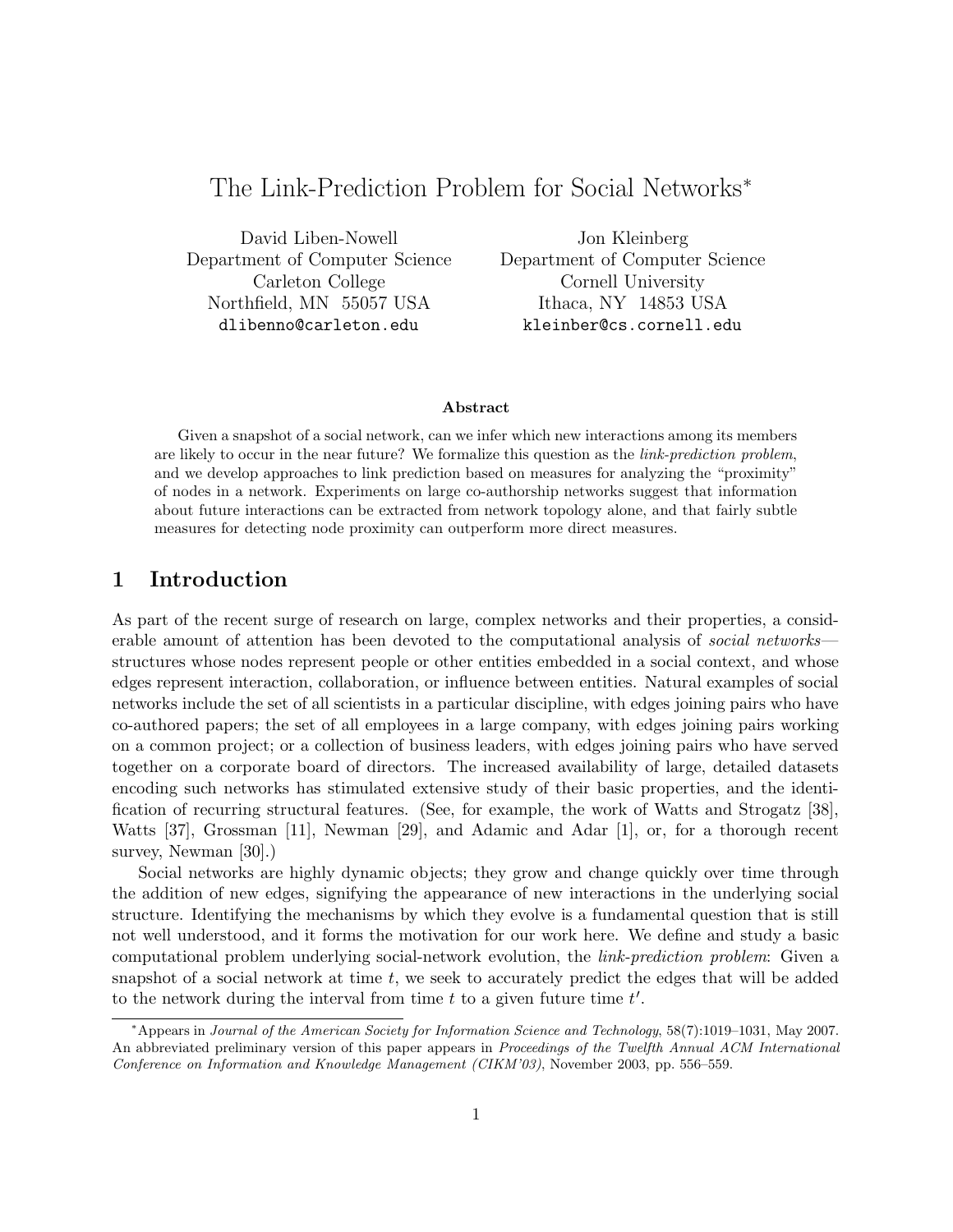In effect, the link-prediction problem asks: to what extent can the evolution of a social network be modeled using features *intrinsic to the network itself?* Consider a co-authorship network among scientists, for example. There are many reasons exogenous to the network why two scientists who have never written a paper together will do so in the next few years: for example, they may happen to become geographically close when one of them changes institutions. Such collaborations can be hard to predict. But one also senses that a large number of new collaborations are hinted at by the topology of the network: two scientists who are "close" in the network will have colleagues in common, and will travel in similar circles; this social proximity suggests that they themselves are more likely to collaborate in the near future. Our goal is to make this intuitive notion precise, and to understand which measures of "proximity" in a network lead to the most accurate link predictions. We find that a number of proximity measures lead to predictions that outperform chance by factors of forty to fifty, indicating that the network topology does indeed contain latent information from which to infer future interactions. Moreover, certain fairly subtle measures—involving infinite sums over paths in the network—often outperform more direct measures, such as shortest-path distances and numbers of shared neighbors.

We believe that a primary contribution of the present paper is in the area of network-evolution models. While there has been a proliferation of such models in recent years—see, for example, the work of Jin et al. [16], Barabasi et al. [2], and Davidsen et al. [6] for recent work on collaboration networks, or the survey of Newman [30]—these models have generally been evaluated only by asking whether they reproduce certain global structural features observed in real networks. As a result, it has been difficult to evaluate and compare different approaches on a principled footing. Link prediction, on the other hand, offers a very natural basis for such evaluations: a network model is useful to the extent that it can support meaningful inferences from observed network data. One sees a related approach in recent work of Newman [27], who considers the correlation between certain network-growth models and data on the appearance of edges of co-authorship networks.

In addition to its role as a basic question in social-network evolution, the link-prediction problem could be relevant to a number of interesting current applications of social networks. Increasingly, for example, researchers in artificial intelligence and data mining have argued that a large organization, such as a company, can benefit from the interactions within the informal social network among its members; these ties serve to supplement the official hierarchy imposed by the organization itself [21, 33]. Effective methods for link prediction could be used to analyze such a social network to suggest promising interactions or collaborations that have not yet been identified within the organization. In a different vein, research in security has recently begun to emphasize the role of social-network analysis, largely motivated by the problem of monitoring terrorist networks; link prediction in this context allows one to conjecture that particular individuals are working together even though their interaction has not been directly observed [22].

The link-prediction problem is also related to the problem of inferring missing links from an observed network: in a number of domains, one constructs a network of interactions based on observable data and then tries to infer additional links that, while not directly visible, are likely to exist [10, 32, 36]. This line of work differs from our problem formulation in that it works with a static snapshot of a network, rather than considering network evolution; it also tends to take into account specific attributes of the nodes in the network, rather than evaluating the power of prediction methods that are based purely on the graph structure.

We turn to a description of our experimental setup in Section 2. Our primary focus is on understanding the relative effectiveness of network-proximity measures adapted from techniques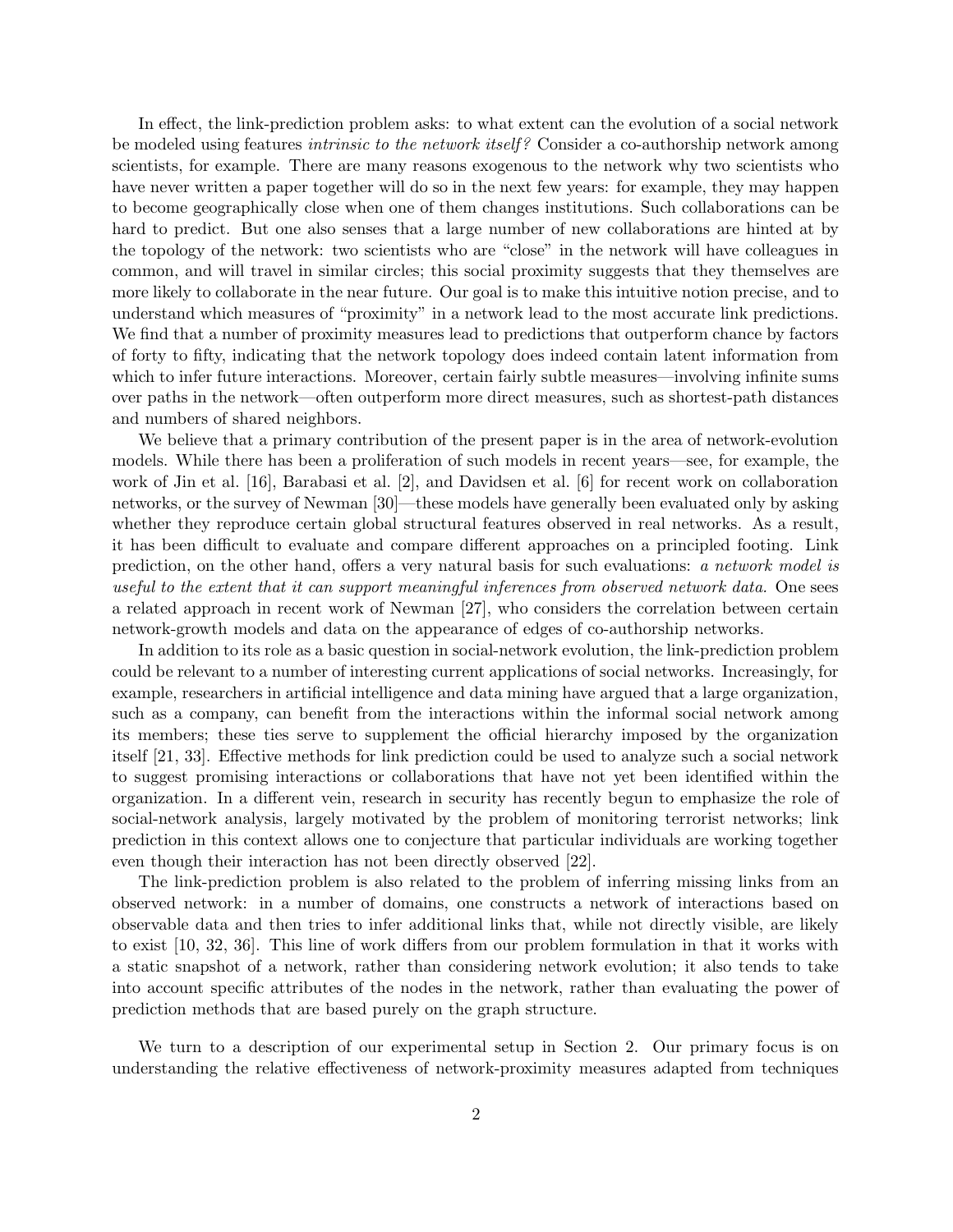in graph theory, computer science, and the social sciences, and we review a large number of such techniques in Section 3. Finally, we discuss the results of our experiments in Section 4.

## 2 Data and Experimental Setup

Suppose that we have a social network  $G = \langle V, E \rangle$  in which each edge  $e = \langle u, v \rangle \in E$  represents an interaction between u and v that took place at a particular time  $t(e)$ . We record multiple interactions between u and v as parallel edges, with potentially different time-stamps. For two times  $t < t'$ , let  $G[t, t']$  denote the subgraph of G consisting of all edges with a time-stamp between t and  $t'$ . Here, then, is a concrete formulation of the link-prediction problem. We choose four times  $t_0 < t'_0 < t_1 < t'_1$  and give an algorithm access to the network  $G[t_0, t'_0]$ ; it must then output a list of edges not present in  $G[t_0, t'_0]$  that are predicted to appear in the network  $G[t_1, t'_1]$ . We refer to  $[t_0, t'_0]$  as the training interval and  $[t_1, t'_1]$  as the test interval.

Of course, social networks grow through the addition of nodes as well as edges, and it is not sensible to seek predictions for edges whose endpoints are not present in the training interval. Thus, in evaluating link-prediction methods, we will generally use two parameters  $\kappa_{training}$  and  $\kappa_{test}$ , and define the set Core to consist of all nodes that are incident to at least  $\kappa_{training}$  edges in  $G[t_0, t'_0]$ and at least  $\kappa_{test}$  edges in  $G[t_1, t'_1]$ . We will then evaluate how accurately the new edges between elements of Core can be predicted.

We now describe our experimental setup more specifically. We work with five co-authorship networks G, obtained from the author lists of papers contained in five sections of the physics e-Print arXiv, www.arxiv.org. (See Figure 1 for statistics on the sizes of each of these five networks.) Some heuristics were used to deal with occasional syntactic anomalies, and authors were identified by first initial and last name, a process that introduces a small amount of noise due to multiple authors with the same identifier [28]. The errors introduced by this process appear to be minor.

Now consider any one of these five graphs. We define the training interval to be the three years from 1994 through 1996, and the test interval to be the three years from 1997 through 1999. We denote the subgraph G[1994, 1996] on the training interval by  $G_{collab} := \langle A, E_{old} \rangle$  and use  $E_{new}$  to denote the set of edges  $\langle u, v \rangle$  such that  $u, v \in A$ , and  $u, v$  co-author a paper during the test interval but not the training interval—these are the new interactions we are seeking to predict. In our experiments on the arXiv, we can identify which authors are active throughout the entire period on the basis of the number of papers published and not on the number of coauthors. Thus here we define the set Core to consist of all authors who have written at least  $\kappa_{training} := 3$  papers during the training period and at least  $\kappa_{test} := 3$  papers during the test period.

Evaluating a link predictor. Each link predictor p that we consider outputs a ranked list  $L_p$  of pairs in  $A \times A - E_{old}$ ; these are predicted new collaborations, in decreasing order of confidence. For our evaluation, we focus on the set Core, so we define  $E^*_{new} := E_{new} \cap (\text{Core} \times \text{Core})$  and  $n := |E^*_{new}|$ . Our performance measure for predictor p is then determined as follows: from the ranked list  $L_p$ , we take the first n pairs that are in Core  $\times$  Core, and determine the size of the intersection of this set of pairs with the set  $E_{new}^*$ .

<sup>&</sup>lt;sup>1</sup>A collaboration is an ordered pair of authors who have written at least one paper together during the training period. This number is odd in the cond-mat dataset because in that arXiv section there were three (an odd number) instances of "self-collaboration"—where two authors of the same paper have the same first initial and last name; the two researchers are therefore conflated into a single node x, and a collaboration between x and x is recorded. These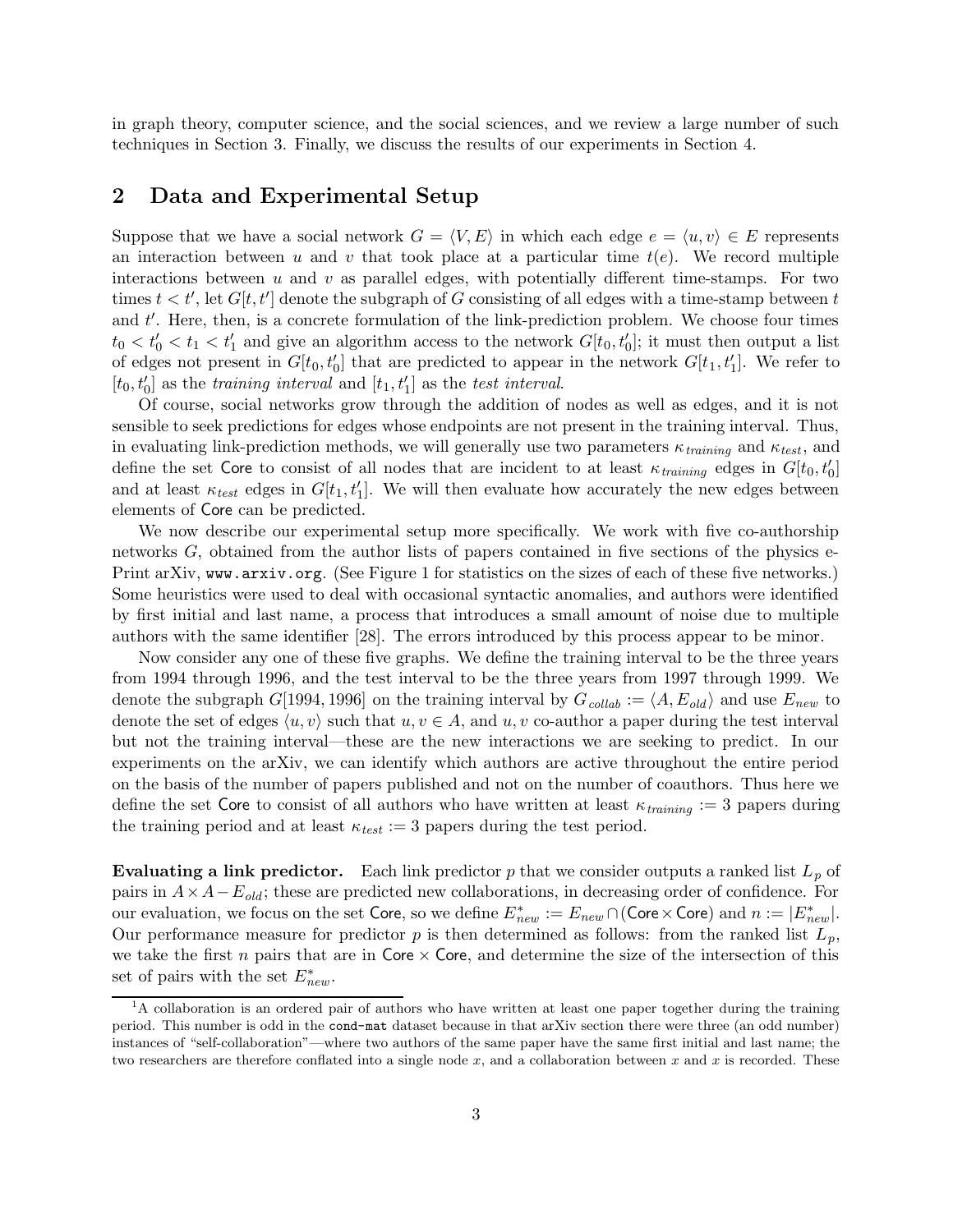|          |         | training period |                             | Core    |           |           |  |
|----------|---------|-----------------|-----------------------------|---------|-----------|-----------|--|
|          | authors | papers          | collaborations <sup>1</sup> | authors | $E_{old}$ | $E_{new}$ |  |
| astro-ph | 5343    | 5816            | 41852                       | 1561    | 6178      | 5751      |  |
| cond-mat | 5469    | 6700            | 19881                       | 1253    | 1899      | 1150      |  |
| gr-qc    | 2122    | 3287            | 5724                        | 486     | 519       | 400       |  |
| hep-ph   | 5414    | 10254           | 47806                       | 1790    | 6654      | 3294      |  |
| hep-th   | 5241    | 9498            | 15842                       | 1438    | 2311      | 1576      |  |

Figure 1: The five sections of the arXiv from which co-authorship networks were constructed: astro-ph (astrophysics), cond-mat (condensed matter), gr-qc (general relativity and quantum cosmology), hep-ph (high energy physics—phenomenology), and hep-th (high energy physics theory). The set Core is the subset of the authors who have written at least  $\kappa_{training} = 3$  papers during the training period (1994–1996) and  $\kappa_{test} = 3$  papers during the test period (1997–1999). The sets  $E_{old}$  and  $E_{new}$  denote undirected edges between Core authors that first appear during the training and test periods, respectively.

#### 3 Methods for Link Prediction

In this section, we survey an array of methods for link prediction. All the methods assign a connection weight score(x, y) to pairs of nodes  $\langle x, y \rangle$ , based on the input graph  $G_{\text{collab}}$ , and then produce a ranked list in decreasing order of  $score(x, y)$ . Thus, they can be viewed as computing a measure of proximity or "similarity" between nodes  $x$  and  $y$ , relative to the network topology. In general, the methods are adapted from techniques used in graph theory and social-network analysis; in a number of cases, these techniques were not designed to measure node-to-node similarity and hence need to be modified for this purpose. Figure 2 summarizes most of these measures; below we discuss them in more detail. We note that some of these measures are designed only for connected graphs; because each graph  $G_{\text{collab}}$  that we consider has a *giant component*—a single component containing most of the nodes—it is natural to restrict the predictions for these measures to this component.

Perhaps the most basic approach is to rank pairs  $\langle x, y \rangle$  by the length of their shortest path in  $G_{collab}$ . Such a measure follows the notion that collaboration networks are "small worlds," in which individuals are related through short chains [28]. (In keeping with the notion that we rank pairs in decreasing order of  $score(x, y)$ , we define  $score(x, y)$  here to be the negative of the shortest path length.) Pairs with shortest-path distance equal to one are joined by an edge in  $G_{\text{collab}}$ , and hence they belong to the training edge set  $E_{old}$ . For all of our graphs  $G_{collab}$ , there are well more than n pairs at shortest-path distance two, so our shortest-path predictor simply selects a random subset of these distance-two pairs.

Methods based on node neighborhoods. For a node x, let  $\Gamma(x)$  denote the set of neighbors of x in  $G_{collab}$ . A number of approaches are based on the idea that two nodes x and y are more likely to form a link in the future if their sets of neighbors  $\Gamma(x)$  and  $\Gamma(y)$  have large overlap; this approach follows the natural intuition that such nodes  $x$  and  $y$  represent authors who have many colleagues in common and hence who are more likely to come into contact themselves. Jin et al. [16]

self-collaborations are examples of the rare errors that are introduced because multiple authors are mapped to the same identifier.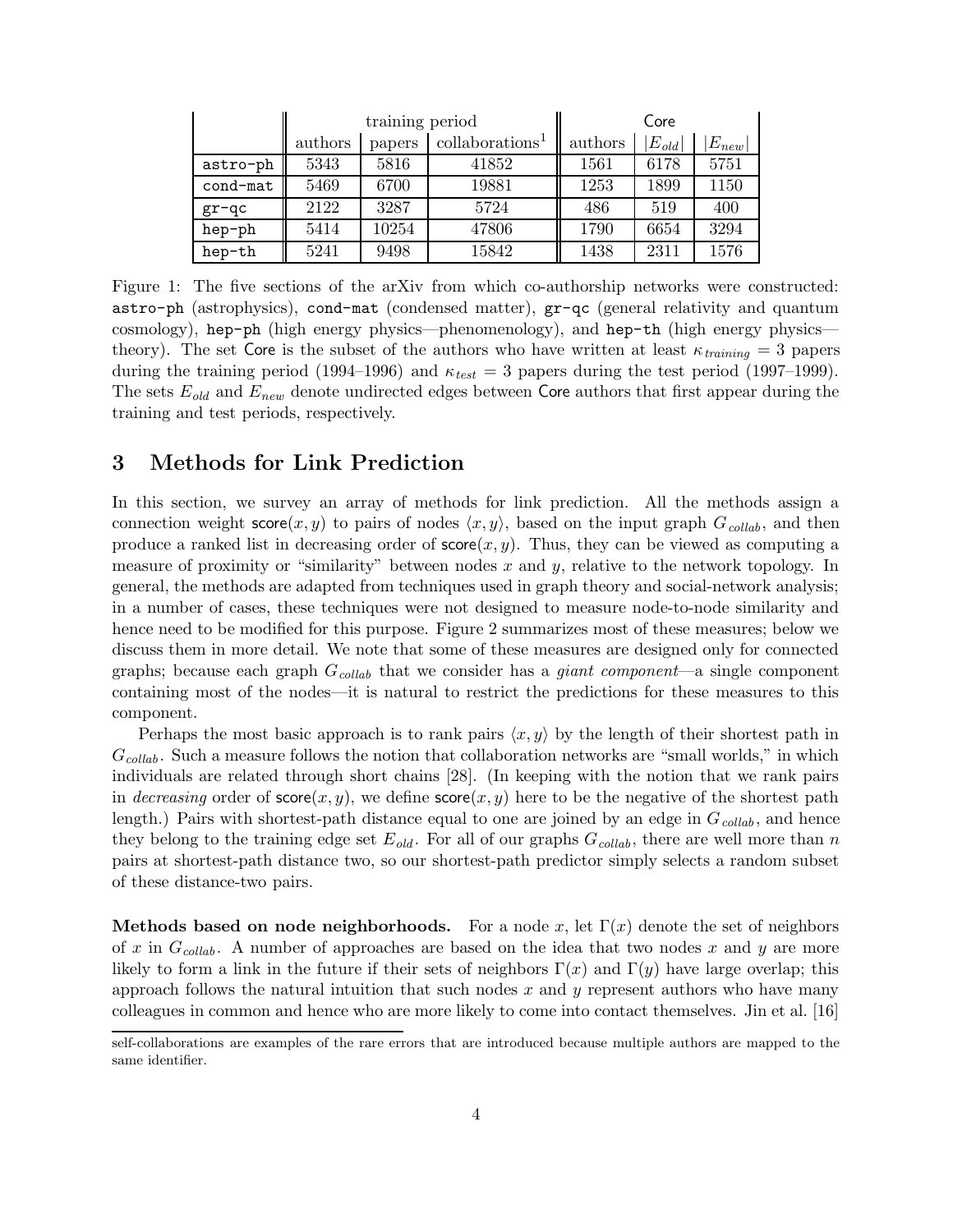| graph distance                                                         | negated) length of shortest path between $x$ and $y$                                                                                                                                                                                                                             |
|------------------------------------------------------------------------|----------------------------------------------------------------------------------------------------------------------------------------------------------------------------------------------------------------------------------------------------------------------------------|
| common neighbors                                                       | $\Gamma(x) \cap \Gamma(y)$                                                                                                                                                                                                                                                       |
| Jaccard's coefficient                                                  | $\frac{\Gamma(x)\cap\Gamma(y) }{\Gamma(x)\cup\Gamma(y) }$                                                                                                                                                                                                                        |
| $\text{Adamic}/\text{Adar}$                                            | $\sum_{z \in \Gamma(x) \cap \Gamma(y)} \overline{\log  \Gamma(z) }$                                                                                                                                                                                                              |
| preferential attachment                                                | $ \Gamma(x) \cdot  \Gamma(y) $                                                                                                                                                                                                                                                   |
| $\text{Katz}_{\beta}$                                                  | $\sum_{\ell=1}^{\infty} \beta^{\ell} \cdot  {\mathsf{paths}}_{x,y}^{(\ell)} $                                                                                                                                                                                                    |
|                                                                        | where $\mathsf{paths}_{x,y}^{(\ell)} := \{\text{paths of length exactly } \ell \text{ from } x \text{ to } y\}$<br>weighted: $\text{paths}_{x,y}^{(1)} :=$ number of collaborations between $x, y$ .<br>unweighted: $\text{paths}_{x,y}^{(1)} := 1$ iff $x$ and $y$ collaborate. |
| hitting time<br>stationary-normed<br>commute time<br>stationary-normed | $-H_{x,y}$<br>$-H_{x,y}\cdot \pi_y$<br>$-(H_{x,y} + H_{y,x})$<br>$-(H_{x,y}\cdot \pi_y+H_{y,x}\cdot \pi_x)$                                                                                                                                                                      |
|                                                                        | where $H_{x,y}$ := expected time for random walk from x to reach y<br>$\pi_y$ := stationary-distribution weight of y<br>(proportion of time the random walk is at node $y$ )                                                                                                     |
| rooted PageRank <sub><math>\alpha</math></sub>                         | stationary distribution weight of $y$ under the following random walk:                                                                                                                                                                                                           |
|                                                                        | with probability $\alpha$ , jump to x.                                                                                                                                                                                                                                           |
|                                                                        | with probability $1 - \alpha$ , go to random neighbor of current node.                                                                                                                                                                                                           |
| $SimRank_{\gamma}$                                                     | if $x=y$<br>$\gamma \cdot \frac{\sum_{a \in \Gamma(x)} \sum_{b \in \Gamma(y)} \text{score}(a, b)}{ \Gamma(x)  \cdot  \Gamma(y) }$ otherwise                                                                                                                                      |

Figure 2: Values for  $\mathsf{score}(x, y)$  under various predictors; each predicts pairs  $\langle x, y \rangle$  in descending order of score(x, y). The set  $\Gamma(x)$  consists of the neighbors of the node x in  $G_{\text{collab}}$ .

and Davidsen et al. [6] have defined abstract models for network growth using this principle, in which an edge  $\langle x, y \rangle$  is more likely to form if edges  $\langle x, z \rangle$  and  $\langle z, y \rangle$  are already present for some z.

• Common neighbors. The most direct implementation of this idea for link prediction is to define score $(x, y) := |\Gamma(x) \cap \Gamma(y)|$ , the number of neighbors that x and y have in common. Newman [27] has computed this quantity in the context of collaboration networks, verifying a correlation between the number of common neighbors of  $x$  and  $y$  at time  $t$  and the probability that they will collaborate in the future.

• Jaccard's coefficient and Adamic/Adar. The Jaccard coefficient—a commonly used similarity metric in information retrieval [34]—measures the probability that both x and y have a feature f, for a randomly selected feature f that either x or y has. If we take "features" here to be neighbors in  $G_{\text{collab}}$ , this approach leads to the measure  $\text{score}(x, y) := |\Gamma(x) \cap \Gamma(y)|/|\Gamma(x) \cup \Gamma(y)|$ .

Adamic and Adar [1] consider a similar measure, in the context of deciding when two personal home pages are strongly "related." To do this, they compute features of the pages and define the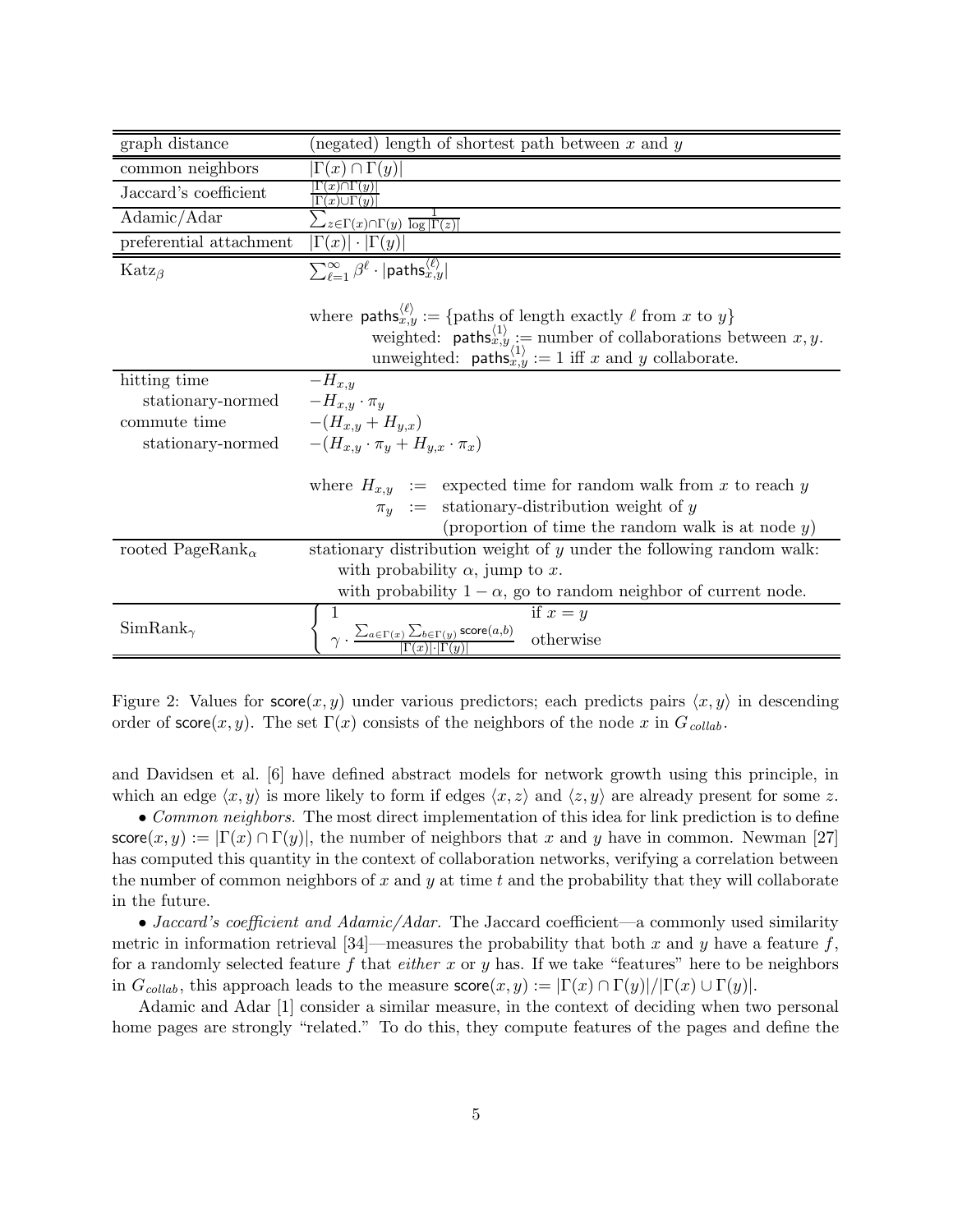similarity between two pages to be

$$
\sum_{z \text{ : feature shared by } x, y} \frac{1}{\log(\text{frequency}(z))}.
$$

This quantity refines the simple counting of common features by weighting rarer features more heavily. This idea suggests the measure  $score(x, y) := \sum_{z \in \Gamma(x) \cap \Gamma(y)} \frac{1}{\log|\Gamma(z)|}$  $\log |\Gamma(z)|$ .

• Preferential attachment has received considerable attention as a model of the growth of networks  $[3, 25]$ . The basic premise is that the probability that a new edge has node x as an endpoint is proportional to  $|\Gamma(x)|$ , the current number of neighbors of x. Newman [27] and Barabasi et al. [2] have further proposed, on the basis of empirical evidence, that the probability of co-authorship of x and y is correlated with the product of the number of collaborators of x and y. This proposal corresponds to the measure  $score(x, y) := |\Gamma(x)| \cdot |\Gamma(y)|$ .

Methods based on the ensemble of all paths. A number of methods refine the notion of shortest-path distance by implicitly considering the ensemble of *all* paths between two nodes.

• Katz  $[20]$  defines a measure that directly sums over this collection of paths, exponentially damped by length to count short paths more heavily. This notion leads to the measure

$$
\mathsf{score}(x,y) := \sum_{\ell=1}^\infty \beta^\ell \cdot |\mathsf{paths}_{x,y}^{\langle \ell \rangle}|,
$$

where paths $\zeta_{x,y}^{(\ell)}$  is the set of all length- $\ell$  paths from x to y, and  $\beta > 0$  is a parameter of the predictor. (A very small  $\beta$  yields predictions much like common neighbors, because paths of length three or more contribute very little to the summation.) One can verify that the matrix of scores is given by  $(I - \beta M)^{-1} - I$ , where M is the adjacency matrix of the graph. We consider two variants of this Katz measure: (1) unweighted, in which paths $x_i^{(1)} = 1$  if x and y have collaborated and 0 otherwise, and (2) weighted, in which paths $x_{x,y}^{(1)}$  is the number of times that x and y have collaborated.

• Hitting time, PageRank, and variants. A random walk on  $G_{\text{collab}}$  starts at a node x and iteratively moves to a neighbor of x chosen uniformly at random from the set  $\Gamma(x)$ . The hitting time  $H_{x,y}$  from x to y is the expected number of steps required for a random walk starting at x to reach y. Because the hitting time is not in general symmetric, it is also natural to consider the commute time  $C_{x,y} := H_{x,y} + H_{y,x}$ . Both of these measures serve as natural proximity measures and hence (negated) can be used as  $score(x, y)$ .

One difficulty with hitting time as a measure of proximity is that  $H_{x,y}$  is quite small whenever y is a node with a large *stationary probability*  $\pi_y$ , regardless of the identity of x. To counterbalance this phenomenon, we also consider normalized versions of the hitting and commute times, by defining  $\mathsf{score}(x, y) := -H_{x,y} \cdot \pi_y$  or  $\mathsf{score}(x, y) := -(H_{x,y} \cdot \pi_y + H_{y,x} \cdot \pi_x).$ 

Another difficulty with these measures is their sensitive dependence to parts of the graph far away from x and y, even when x and y are connected by very short paths. A way of counteracting this dependence is to allow the random walk from x to y to periodically "reset," returning to x with a fixed probability  $\alpha$  at each step; in this way, distant parts of the graph will almost never be explored. Random resets form the basis of the PageRank measure for Web pages [4], and we can adapt it for link prediction as follows. Define  $score(x, y)$  under the *rooted PageRank* measure with parameter  $\alpha \in [0,1]$  to be the stationary probability of y in a random walk that returns to x with probability  $\alpha$ each step, moving to a random neighbor with probability  $1 - \alpha$ . Similar approaches have been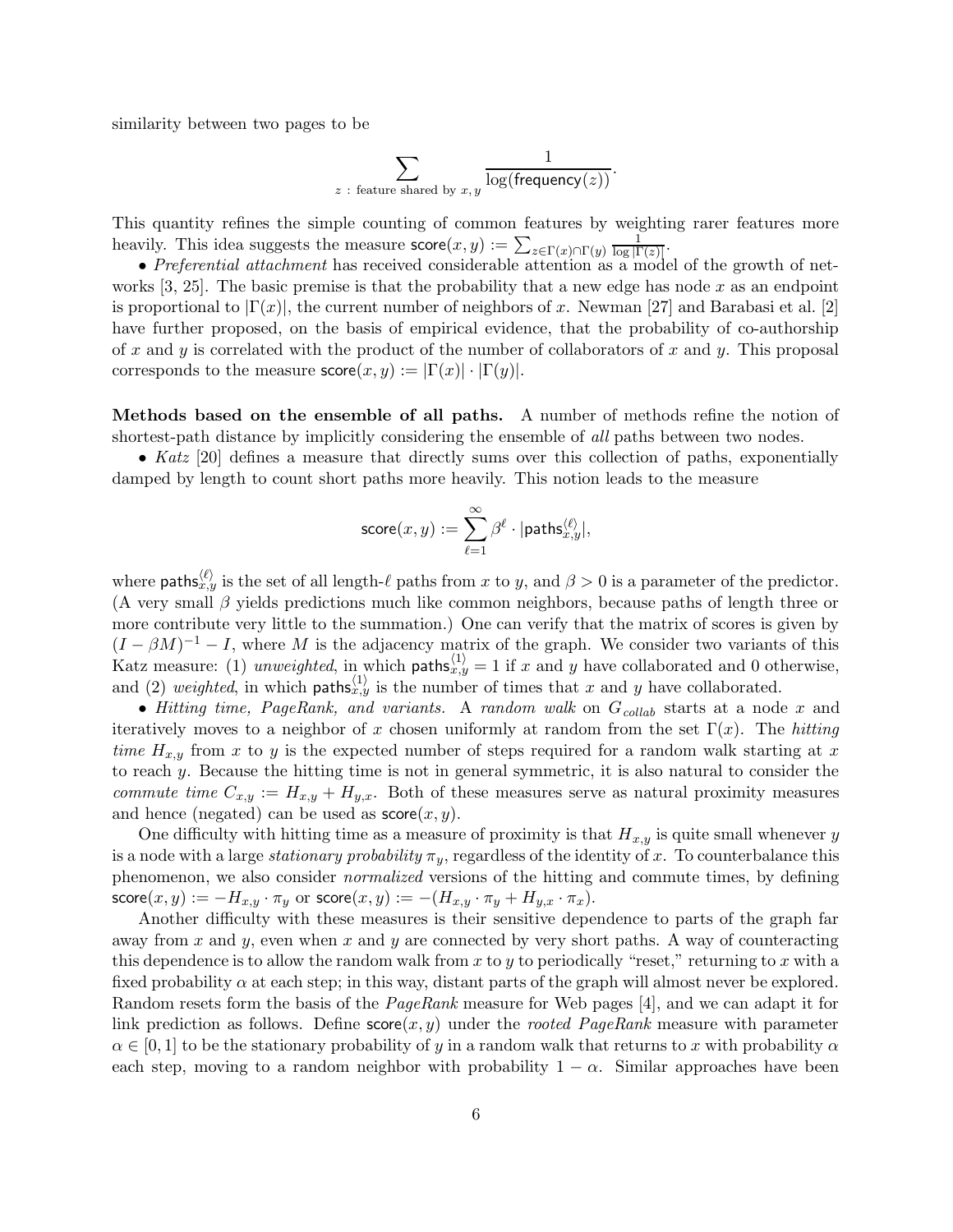considered for personalized PageRank, in which one wishes to rank web pages based both on their overall importance, the core of PageRank, and their relevance to a particular topic or individual, by biasing the random resets towards topically relevant or bookmarked pages [12, 13, 15, 17].

•  $SimRank [14]$  is a fixed point of the following recursive definition: two nodes are similar to the extent that they are joined to similar neighbors. Numerically, this quantity is specified by defining similarity $(x, x) := 1$  and

$$
\textsf{similarity}(x, y) := \gamma \cdot \frac{\sum_{a \in \Gamma(x)} \sum_{b \in \Gamma(y)} \textsf{similarity}(a, b)}{|\Gamma(x)| \cdot |\Gamma(y)|}
$$

for a parameter  $\gamma \in [0,1]$ . We then define  $\mathsf{score}(x, y) := \mathsf{similarity}(x, y)$ . SimRank can also be interpreted in terms of a random walk on the collaboration graph: it is the expected value of  $\gamma^{\ell}$ , where  $\ell$  is a random variable giving the time at which random walks started from x and y first meet.

Higher-level approaches. We now discuss three "meta-approaches" that can be used in conjunction with any of the methods discussed above.

• Low-rank approximation. Because the adjacency matrix  $M$  can be used to represent the graph  $G_{collab}$ , all of our link-prediction methods have an equivalent formulation in terms of this matrix M. In some cases, this correspondence was noted explicitly above (for example in the case of the Katz similarity score), but in many other cases the matrix formulation is also quite natural. For example, the common-neighbors method consists simply of mapping each node x to its row  $r(x)$  in M, and then defining  $score(x, y)$  to be the inner product of the rows  $r(x)$  and  $r(y)$ .

A common general technique when analyzing the structure of a large matrix M is to choose a relatively small number k and compute the rank-k matrix  $M_k$  that best approximates M with respect to any of a number of standard matrix norms. This computation can be done efficiently using the singular-value decomposition, and it forms the core of methods like latent semantic analysis in information retrieval [7]. Intuitively, working with  $M_k$  rather than M can be viewed as a type of "noise-reduction" technique that generates most of the structure in the matrix but with a greatly simplified representation.

In our experiments, we investigate three applications of low-rank approximation: (i) ranking by the Katz measure, in which we use  $M_k$  rather than M in the underlying formula; (ii) ranking by common neighbors, in which we score by inner products of rows in  $M_k$  rather than  $M$ ; and—most simply of all—(iii) defining  $score(x, y)$  to be the  $\langle x, y \rangle$  entry in the matrix  $M_k$ .

• Unseen bigrams. Link prediction is akin to the problem of estimating frequencies for unseen bigrams in language modeling—pairs of words that co-occur in a test corpus, but not in the corresponding training corpus (see, e.g., the work of Essen and Steinbiss [9]). Following ideas proposed in that literature [23, for example], we can augment our estimates for  $score(x, y)$  using values of score( $z, y$ ) for nodes z that are "similar" to x. Specifically, we adapt this approach to the link-prediction problem as follows. Suppose we have values  $score(x, y)$  computed under one of the measures above. Let  $S_x^{(\delta)}$  denote the  $\delta$  nodes most related to x under score $(x, \cdot)$ , for a parameter  $\delta \in \mathbb{Z}^+$ . We then define enhanced scores in terms of the nodes in this set:

$$
\begin{array}{rcl}\texttt{score}^*_{unweighted}(x,y) & := & \left| \{ z : z \in \Gamma(y) \cap S_x^{\langle \delta \rangle} \} \right| \\ \texttt{score}^*_{weighted}(x,y) & := & \sum\nolimits_{z \in \Gamma(y) \cap S_x^{\langle \delta \rangle}} \texttt{score}(x,z).\end{array}
$$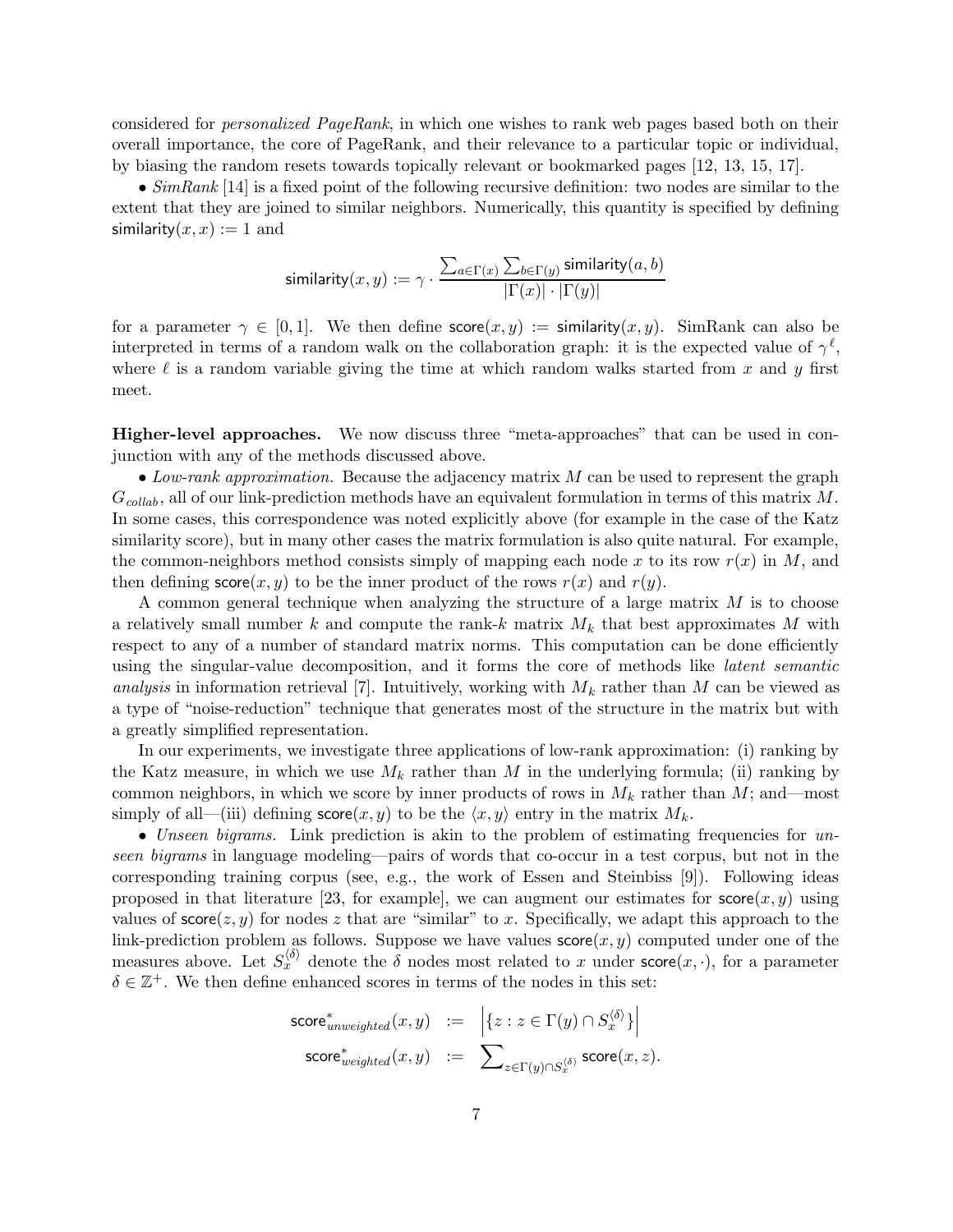• *Clustering.* One might seek to improve on the quality of a predictor by deleting the more "tenuous" edges in  $G_{collab}$  through a clustering procedure, and then running the predictor on the resulting "cleaned-up" subgraph. Consider a measure computing values for  $score(x, y)$ . We compute score(u, v) for all edges in  $E_{old}$ , and delete the  $(1 - \rho)$  fraction of these edges for which the score is lowest, for a parameter  $\rho \in [0, 1]$ . We now recompute score $(x, y)$  for all pairs  $\langle x, y \rangle$  on this subgraph; in this way we determine node proximities using only edges for which the proximity measure itself has the most confidence.

## 4 Results and Discussion

As discussed in Section 1, many collaborations form (or fail to form) for reasons outside the scope of the network; thus the raw performance of our predictors is relatively low. To more meaningfully represent predictor quality, we use as our baseline a random predictor, which simply predicts randomly selected pairs of authors who did not collaborate in the training interval. The probability that a random prediction is correct is just the ratio between  $|E_{new}|$ , the number of possible correct predictions, and  $\sqrt{\frac{|\text{Core}|}{2}}$  $\binom{1}{2} - |E_{old}|$ , the number of possible predictions that can be made. (Any pair chosen from the set Core of core authors is a legal prediction unless they had already collaborated, which occurs for  $|E_{old}|$  pairs.) A random prediction is correct with probability between 0.15% (cond-mat) and 0.48% (astro-ph).

Figures 3 and 4 show each predictor's performance on each arXiv section, in terms of the factor improvement over random. One can use standard tail inequalities (see the text of Motwani and Raghavan [26], for example) to show that the probability of a random predictor's performance exceeding its expectation by a factor of five is very small: this probability ranges from about 0.004 for  $gr-qc$  to about  $10^{-48}$  for astro-ph. Thus almost every predictor performs significantly better than random predictions on every dataset.

Figures 5, 6, and 7 show the average relative performance of several different predictors versus three baseline predictors—the random predictor, the graph-distance predictor, and the commonneighbors predictor. There is no single clear winner among the techniques, but we see that a number of methods significantly outperform the random predictor, suggesting that there is indeed useful information contained in the network topology alone. The Katz measure and its variants based on clustering and low-rank approximation perform consistently well; on three of the five arXiv sections, a variant of Katz achieves the best performance. Some of the very simple measures also perform surprisingly well, including common neighbors and the Adamic/Adar measure.

Similarities among the predictors and the datasets. Not surprisingly, there is significant overlap in the predictions made by the various methods. In Figure 8, we show the number of common predictions made by ten of the most successful measures on the cond-mat graph. We see that Katz, low-rank inner product, and Adamic/Adar are quite similar in their predictions, as are (to a somewhat lesser extent) rooted PageRank, SimRank, and Jaccard. Hitting time is remarkably unlike any of the other nine in its predictions, despite its reasonable performance. The number of common correct predictions shows qualitatively similar behavior; see Figure 9. It would interesting to understand the generality of these overlap phenomena, especially because certain of the large overlaps do not seem to follow obviously from the definitions of the measures.

It is harder to quantify the differences among the datasets, but their relationship is a very interesting issue as well. One perspective is provided by the methods based on low-rank approxi-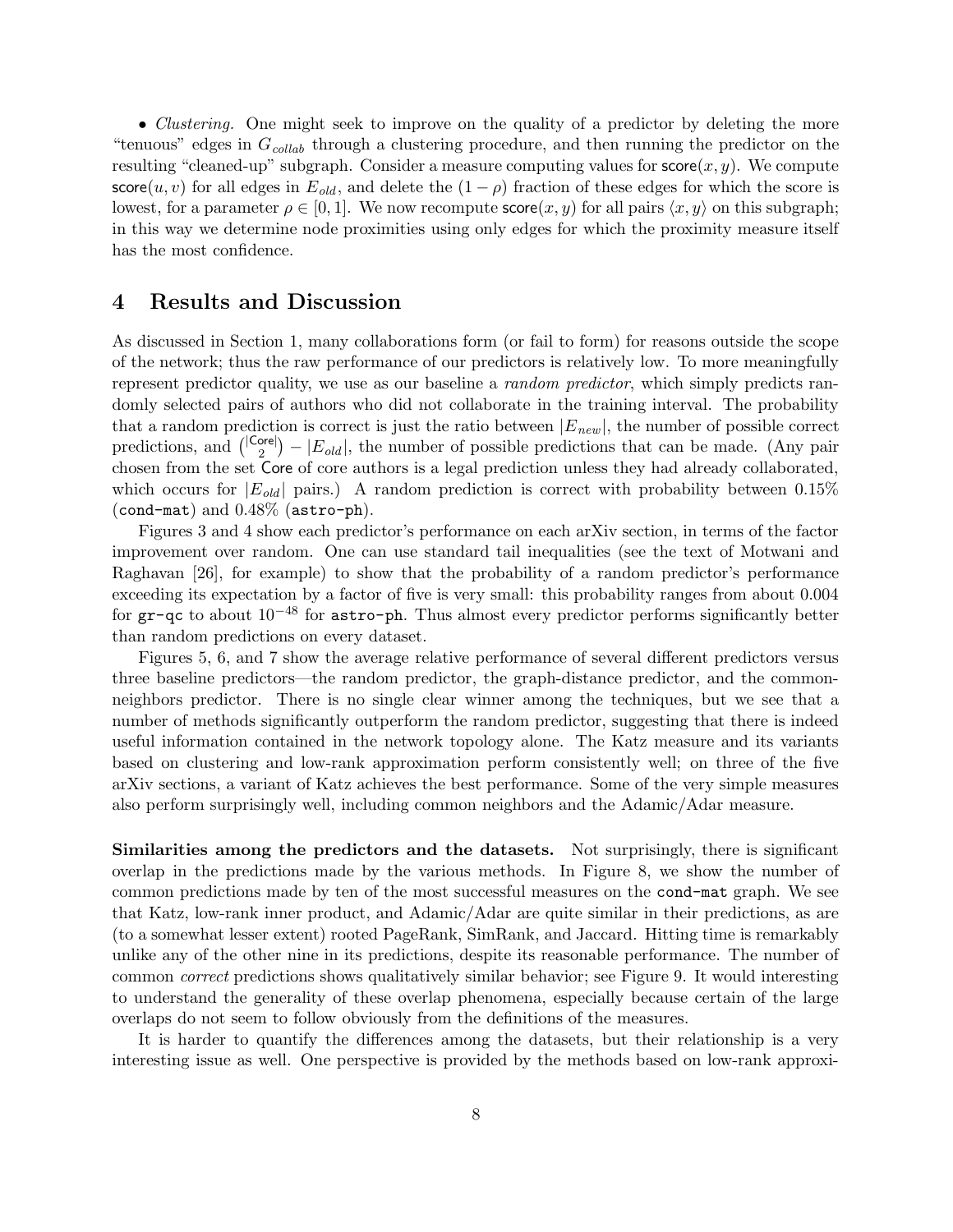| predictor                                       | astro-ph  | cond-mat    | $gr-qc$   | hep-ph    | hep-th    |
|-------------------------------------------------|-----------|-------------|-----------|-----------|-----------|
| probability that a random prediction is correct | $0.475\%$ | $0.147\%$   | $0.341\%$ | $0.207\%$ | $0.153\%$ |
| graph distance (all distance-two pairs)         | 9.4       | 25.1        | 21.3      | 12.0      | 29.0      |
| common neighbors                                | 18.0      | 40.8        | 27.1      | 26.9      | 46.9      |
| preferential attachment                         | 4.7       | 6.0         | 7.5       | 15.2      | 7.4       |
| Adamic/Adar                                     | 16.8      | 54.4        | 30.1      | 33.2      | 50.2      |
| Jaccard                                         | 16.4      | 42.0        | 19.8      | 27.6      | 41.5      |
| SimRank<br>$\gamma=0.8$                         | 14.5      | <i>39.0</i> | 22.7      | 26.0      | 41.5      |
| hitting time                                    | 6.4       | 23.7        | 24.9      | 3.8       | 13.3      |
| hitting time—normed by stationary distribution  | $5.3\,$   | 23.7        | 11.0      | 11.3      | 21.2      |
| commute time                                    | 5.2       | 15.4        | 33.0      | 17.0      | 23.2      |
| commute time—normed by stationary distribution  | 5.3       | 16.0        | 11.0      | 11.3      | 16.2      |
| rooted PageRank<br>$\alpha = 0.01$              | 10.8      | 27.8        | 33.0      | 18.7      | 29.1      |
| $\alpha = 0.05$                                 | 13.8      | 39.6        | 35.2      | 24.5      | 41.1      |
| $\alpha = 0.15$                                 | 16.6      | 40.8        | 27.1      | 27.5      | 42.3      |
| $\alpha = 0.30$                                 | 17.1      | 42.0        | 24.9      | 29.8      | 46.5      |
| $\alpha = 0.50$                                 | 16.8      | 40.8        | 24.2      | 30.6      | 46.5      |
| Katz (weighted)<br>$\beta = 0.05$               | 3.0       | 21.3        | 19.8      | 2.4       | 12.9      |
| $\beta = 0.005$                                 | 13.4      | 54.4        | 30.1      | 24.0      | 51.9      |
| $\beta = 0.0005$                                | 14.5      | 53.8        | 30.1      | 32.5      | 51.5      |
| Katz (unweighted)<br>$\beta = 0.05$             | 10.9      | 41.4        | 37.4      | 18.7      | 47.7      |
| $\beta = 0.005$                                 | 16.8      | 41.4        | 37.4      | 24.1      | 49.4      |
| $\beta = 0.0005$                                | 16.7      | 41.4        | 37.4      | 24.8      | 49.4      |

Figure 3: Performance of various predictors on the link-prediction task defined in Section 2. For each predictor and each arXiv section, the given number specifies the factor improvement over random prediction. Two predictors in particular are used as baselines for comparison: graph distance and common neighbors. (See Section 3 for definitions.) Italicized entries have performance at least as good as the graph-distance predictor; bold entries are at least as good as the common-neighbors predictor. See also Figure 4.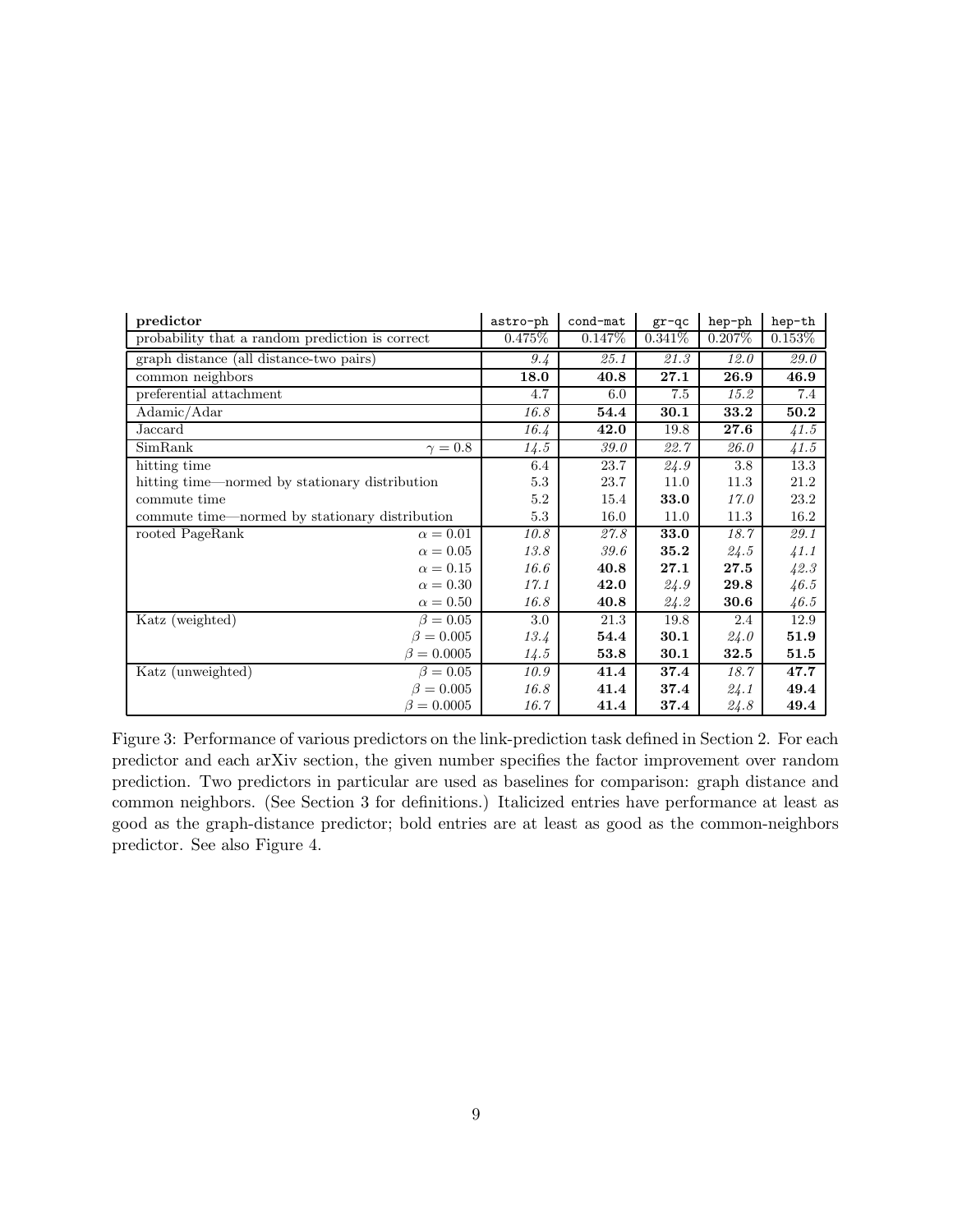| predictor                                       |                                         | astro-ph          | cond-mat | $gr-qc$           | hep-ph   | hep-th            |
|-------------------------------------------------|-----------------------------------------|-------------------|----------|-------------------|----------|-------------------|
| probability that a random prediction is correct |                                         | 0.475%            | 0.147%   | 0.341%            | 0.207%   | 0.153%            |
| graph distance (all distance-two pairs)         |                                         | 9.4               | 25.1     | 21.3              | 12.0     | 29.0              |
| common neighbors                                |                                         | $\overline{18.0}$ | 40.8     | $\overline{27.1}$ | 26.9     | 46.9              |
| Low-rank approximation:                         | $rank = 1024$                           | 15.2              | 53.8     | 29.3              | 34.8     | 49.8              |
| Inner product                                   | rank = $256$                            | 14.6              | 46.7     | 29.3              | 32.3     | 46.9              |
|                                                 | rank = $64$                             | 13.0              | 44.4     | 27.1              | 30.7     | 47.3              |
|                                                 | rank = $16$                             | 10.0              | 21.3     | 31.5              | 27.8     | 35.3              |
|                                                 | rank $= 4$                              | 8.8               | 15.4     | 42.5              | 19.5     | 22.8              |
|                                                 | rank $= 1$                              | 6.9               | $5.9\,$  | 44.7              | 17.6     | 14.5              |
| Low-rank approximation:                         | $rank = 1024$                           | 8.2               | 16.6     | 6.6               | 18.5     | 21.6              |
| Matrix entry                                    | rank = $256$                            | 15.4              | 36.1     | 8.1               | 26.2     | 37.4              |
|                                                 | rank = $64$                             | $13.7\,$          | 46.1     | 16.9              | 28.1     | 40.7              |
|                                                 | rank = $16$                             | 9.1               | 21.3     | 26.4              | 23.1     | 34.0              |
|                                                 | rank $= 4$                              | 8.8               | 15.4     | 39.6              | 20.0     | $22.4\,$          |
|                                                 | $rank = 1$                              | 6.9               | $5.9\,$  | 44.7              | 17.6     | 14.5              |
| Low-rank approximation:                         | rank = $1024$                           | 11.4              | 27.2     | 30.1              | 27.0     | 32.0              |
| Katz ( $\beta = 0.005$ )                        | rank = $256$                            | 15.4              | 42.0     | 11.0              | 34.2     | 38.6              |
|                                                 | rank = $64$                             | 13.1              | 45.0     | 19.1              | 32.2     | 41.1              |
|                                                 | rank = $16$                             | 9.2               | 21.3     | 27.1              | 24.8     | 34.9              |
|                                                 | rank $= 4$                              | 7.0               | 15.4     | 41.1              | 19.7     | 22.8              |
|                                                 | $rank = 1$                              | 0.4               | $5.9\,$  | 44.7              | 17.6     | 14.5              |
| unseen bigrams                                  | common neighbors, $\delta = 8$          | 13.5              | 36.7     | 30.1              | 15.6     | $\overline{46.9}$ |
| (weighted)                                      | common neighbors, $\delta = 16$         | 13.4              | 39.6     | 38.9              | $18.5\,$ | 48.6              |
|                                                 | Katz ( $\beta = 0.005$ ), $\delta = 8$  | $16.8\,$          | 37.9     | 24.9              | 24.1     | 51.1              |
|                                                 | Katz ( $\beta = 0.005$ ), $\delta = 16$ | $16.5\,$          | 39.6     | $\bf 35.2$        | 24.7     | 50.6              |
| unseen bigrams                                  | common neighbors, $\delta = 8$          | 14.1              | 40.2     | 27.9              | 22.2     | 39.4              |
| (unweighted)                                    | common neighbors, $\delta = 16$         | 15.3              | 39.0     | 42.5              | 22.0     | 42.3              |
|                                                 | Katz ( $\beta = 0.005$ ), $\delta = 8$  | 13.1              | 36.7     | 32.3              | 21.6     | 37.8              |
|                                                 | Katz ( $\beta = 0.005$ ), $\delta = 16$ | 10.3              | 29.6     | 41.8              | 12.2     | $\it 37.8$        |
| $\overline{\text{clustering}}$ :                | $\rho = 0.10$                           | 7.4               | 37.3     | 46.9              | 32.9     | 37.8              |
| Katz ( $\beta_1 = 0.001, \beta_2 = 0.1$ )       | $\rho = 0.15$                           | 12.0              | 46.1     | 46.9              | 21.0     | 44.0              |
|                                                 | $\rho = 0.20$                           | 4.6               | 34.3     | 19.8              | 21.2     | 35.7              |
|                                                 | $\rho = 0.25$                           | 3.3               | 27.2     | $20.5\,$          | 19.4     | 17.4              |

Figure 4: Performance of various meta-approaches on the link-prediction task defined in Section 2. As before, for each predictor and each arXiv section, the given number specifies the factor improvement over random predictions. See Figure 3.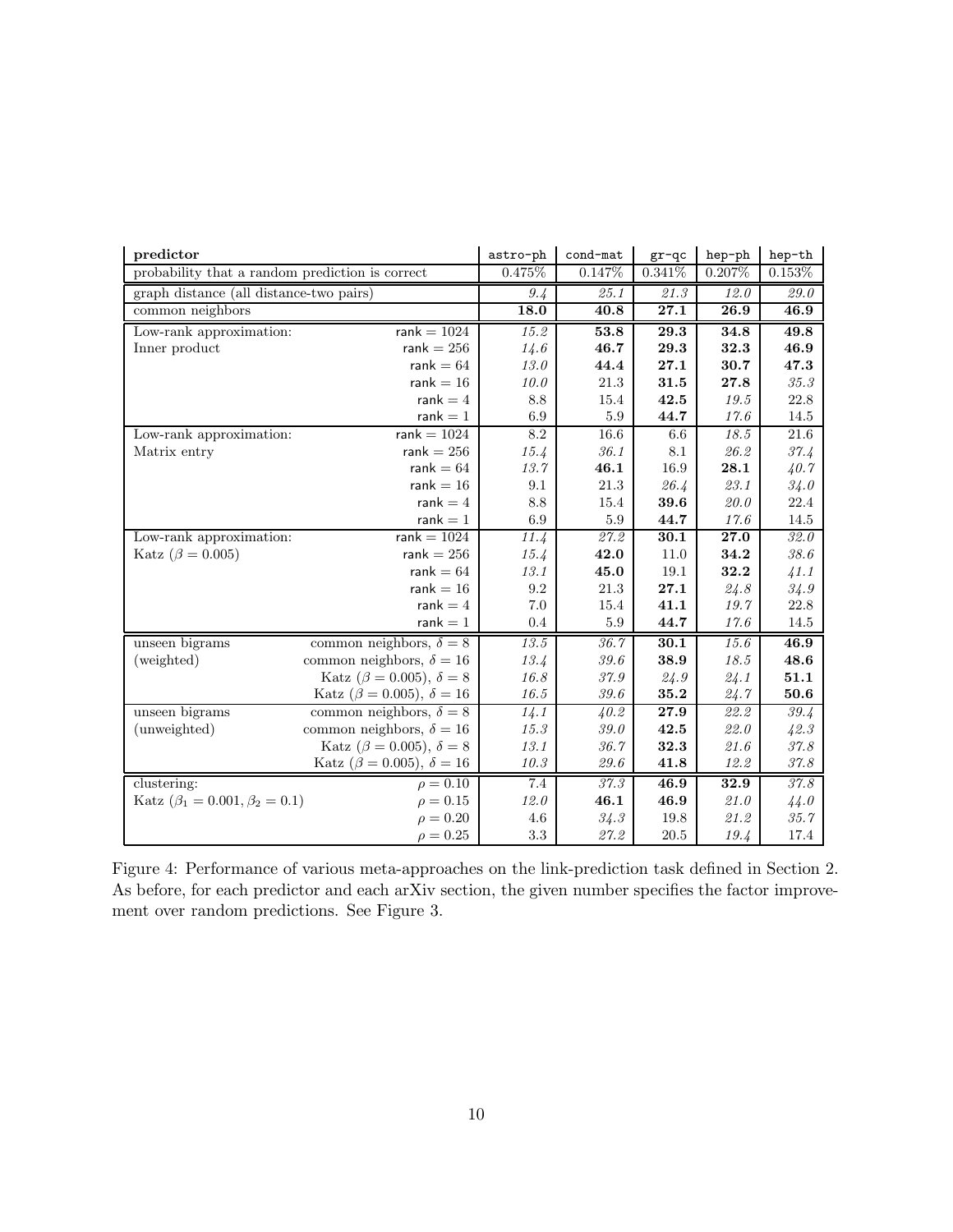

Figure 5: Relative average performance of various predictors versus random predictions. The value shown is the average ratio over the five datasets of the given predictor's performance versus the random predictor's performance. The error bars indicate the minimum and maximum of this ratio over the five datasets. The parameters for the starred predictors are as follows: (1) for weighted Katz,  $\beta = 0.005$ ; (2) for Katz clustering,  $\beta_1 = 0.001, \rho = 0.15, \beta_2 = 0.1$ ; (3) for low-rank inner product, rank = 256; (4) for rooted Pagerank,  $\alpha = 0.15$ ; (5) for unseen bigrams, unweighted common neighbors with  $\delta = 8$ ; and (6) for SimRank,  $\gamma = 0.8$ .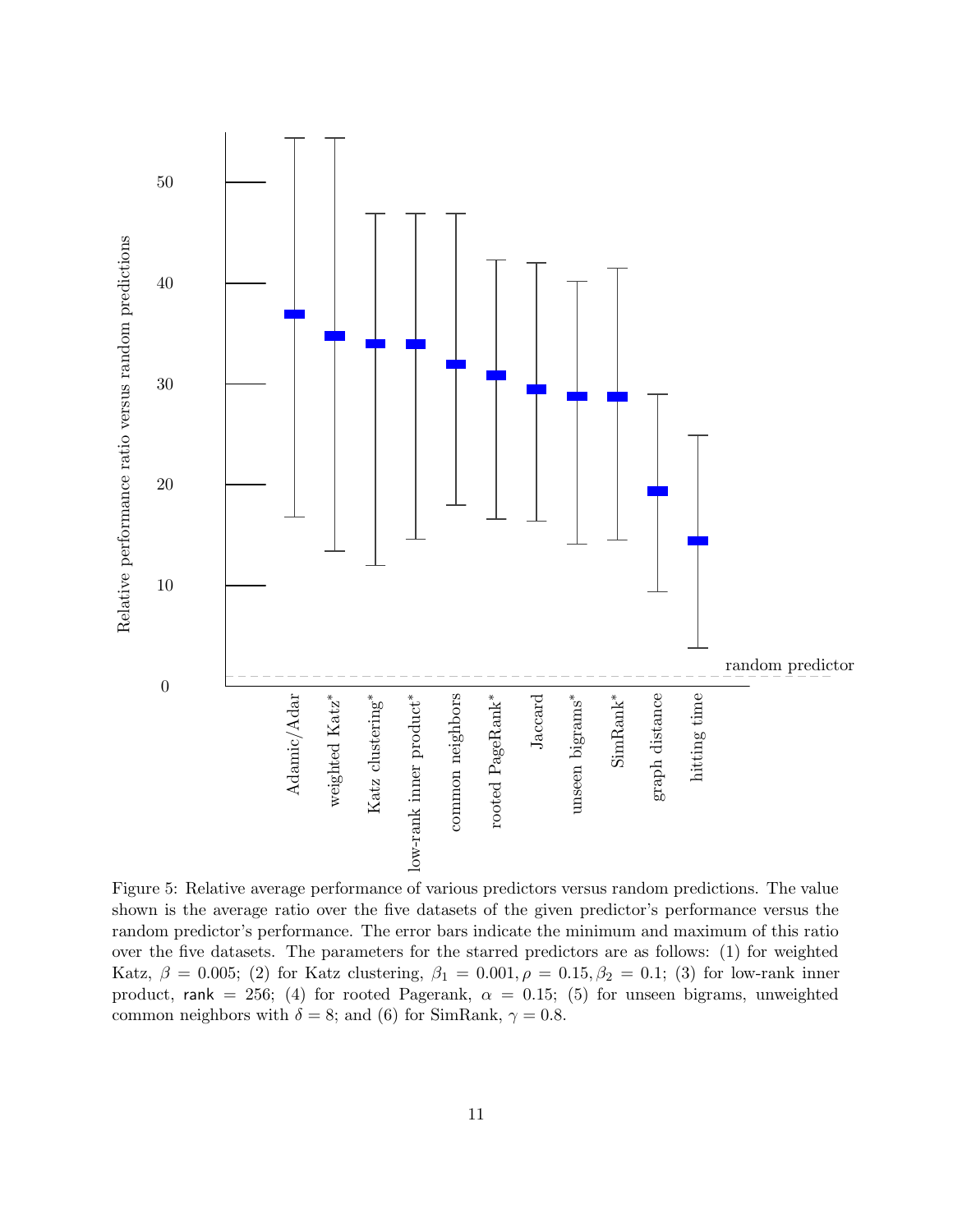

Figure 6: Relative average performance of various predictors versus the graph-distance predictor. The plotted value shows the average taken over the five datasets of the ratio of the performance of the given predictor versus the graph-distance predictor; the error bars indicate the range of this ratio over the five datasets. All parameter settings are as in Figure 5.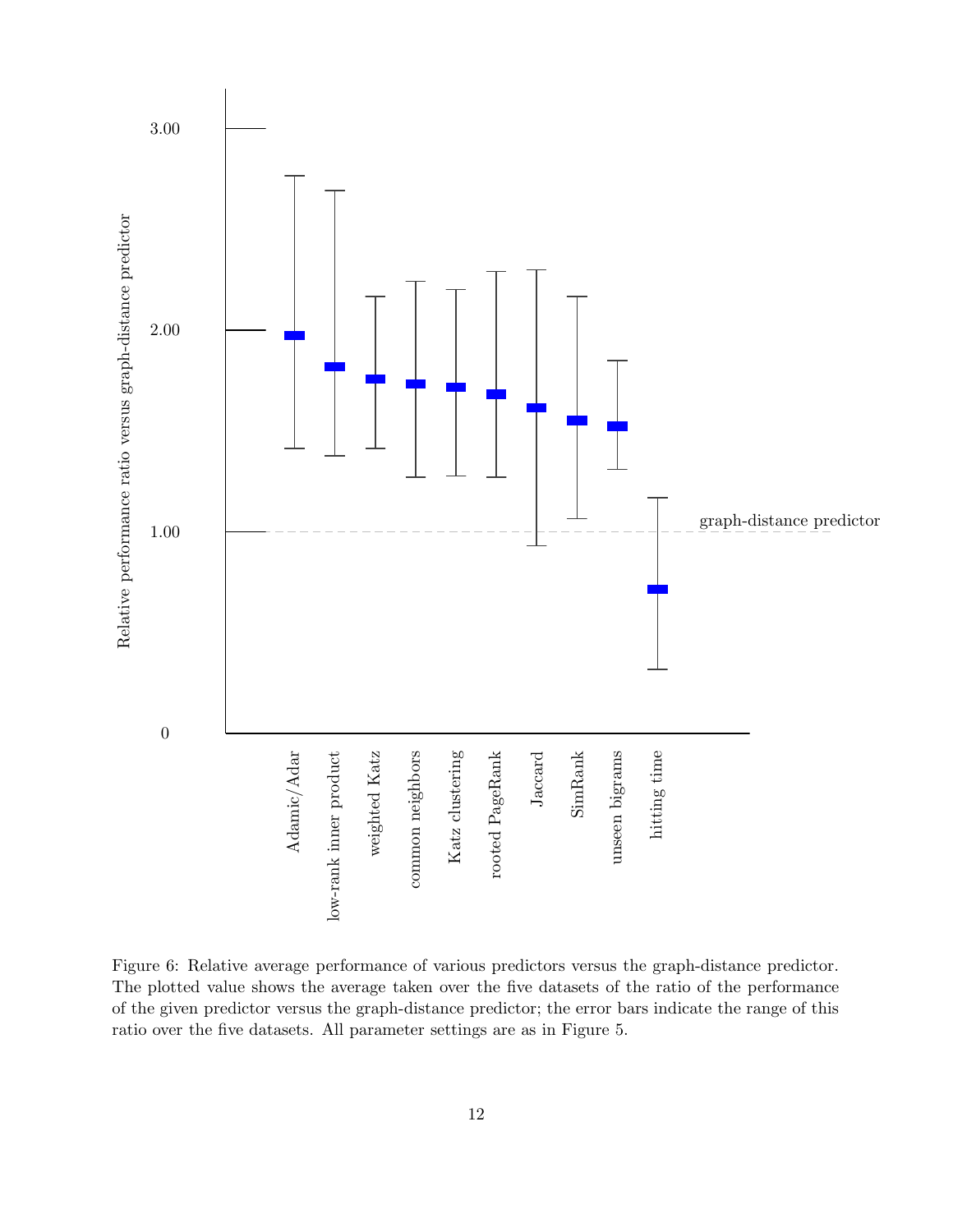

Figure 7: Relative average performance of various predictors versus the common-neighbors predictor, as in Figure 6. Error bars display the range of the performance ratio of the given predictor versus common neighbors over the five datasets; the displayed value gives the average ratio. Parameter settings are as in Figure 5.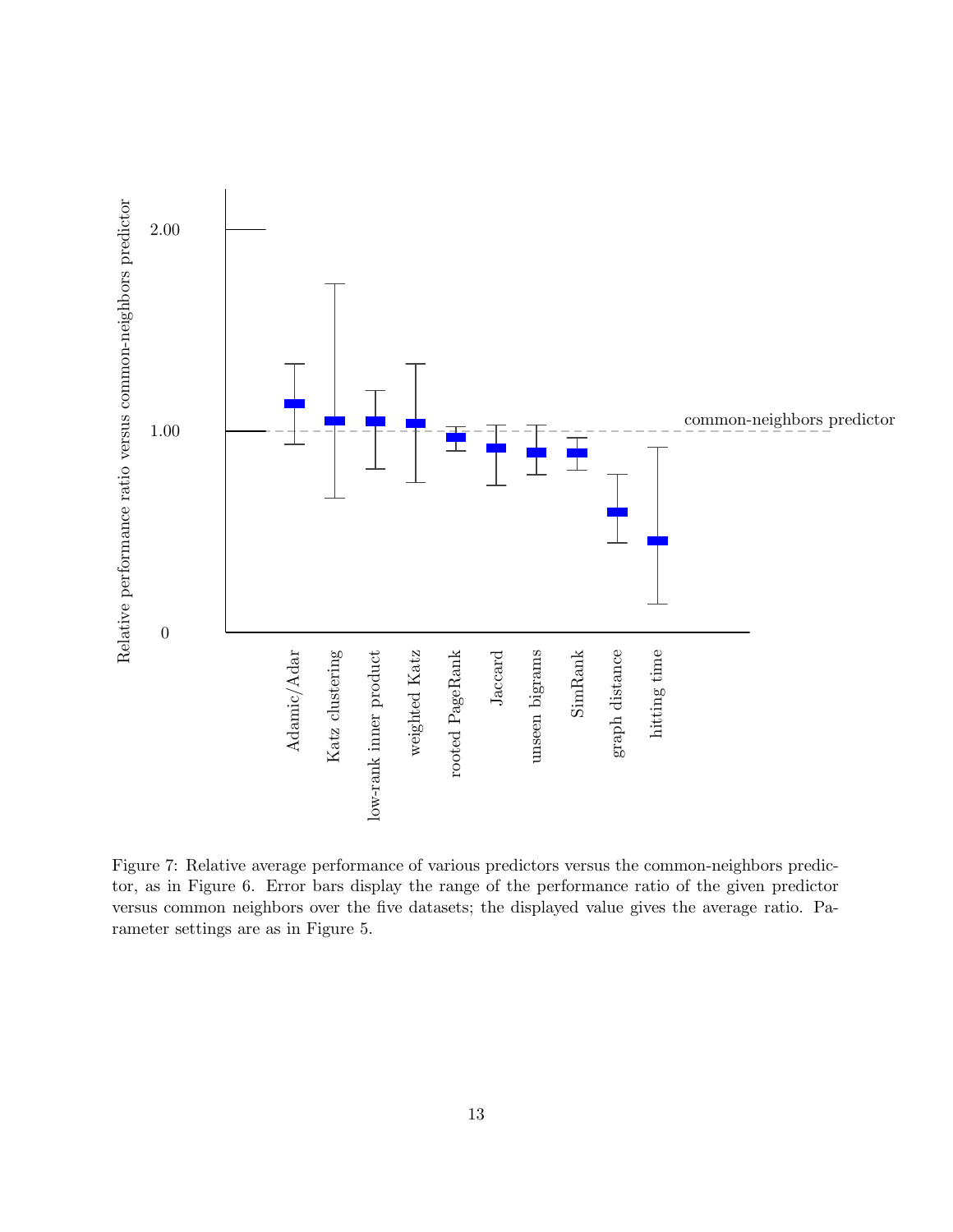|                        | $\rm{Adamic/Adar}$ | clustering<br>Katz | neighbors<br>common | time<br>hitting | coefficient<br>Jaccard's | Katz<br>weighted | product<br>low-rank inner | Pagerank<br>rooted | SimRank | bigrams<br>unseen |
|------------------------|--------------------|--------------------|---------------------|-----------------|--------------------------|------------------|---------------------------|--------------------|---------|-------------------|
| Adamic/Adar            | 1150               | 638                | 520                 | 193             | 442                      | 1011             | 905                       | 528                | 372     | 486               |
| Katz clustering        |                    | 1150               | 411                 | 182             | 285                      | 630              | 623                       | 347                | 245     | 389               |
| common neighbors       |                    |                    | 1150                | 135             | 506                      | 494              | 467                       | 305                | 332     | 489               |
| hitting time           |                    |                    |                     | 1150            | 87                       | 191              | 192                       | 247                | 130     | 156               |
| Jaccard's coefficient  |                    |                    |                     |                 | 1150                     | 414              | 382                       | 504                | 845     | 458               |
| weighted Katz          |                    |                    |                     |                 |                          | 1150             | 1013                      | 488                | 344     | 474               |
| low-rank inner product |                    |                    |                     |                 |                          |                  | 1150                      | 453                | 320     | 448               |
| rooted Pagerank        |                    |                    |                     |                 |                          |                  |                           | 1150               | 678     | 461               |
| SimRank                |                    |                    |                     |                 |                          |                  |                           |                    | 1150    | 423               |
| unseen bigrams         |                    |                    |                     |                 |                          |                  |                           |                    |         | 1150              |

Figure 8: The number of common predictions made by various predictors on the cond-mat dataset, out of 1150 predictions. Parameter settings are as in Figure 5.

mation: on four of the datasets, their performance tends to be best at an intermediate rank, while on gr-qc they perform best at rank 1. (See Figure 10, for example, for a plot of the change in the performance of the low-rank matrix-entry predictor as the rank of the approximation varies.) This fact suggests a sense in which the collaborations in gr-qc have a much "simpler" structure than in the other four. One also observes the apparent importance of node degree in the hep-ph collaborations: the preferential-attachment predictor—which considers only the number (and not the identity) of a scientist's co-authors—does uncharacteristically well on this dataset, outperforming the basic graph-distance predictor. Finally, it would be interesting to make precise a sense in which astro-ph is a "difficult" dataset, given the low performance of all methods relative to random, and the fact that none beats simple ranking by common neighbors. We will explore this issue further below when we consider collaboration data drawn from other fields.

Because almost all of our experiments were carried out on social networks formed via the collaborations of physicists, it is difficult to draw broad conclusions about link prediction in social networks in general. The culture of physicists and of physics collaboration (see, e.g., the work of Katz and Martin [19]) plays a role in the quality of our results. The considerations discussed above suggest that there are some important differences even within physics (depending on the subfield), and an important area for future study is to understand how other social networks differ from the ones that we study here.

Small worlds. It is reassuring that even the basic graph-distance predictor handily outperforms random predictions, but this measure has severe limitations. Extensive research has been devoted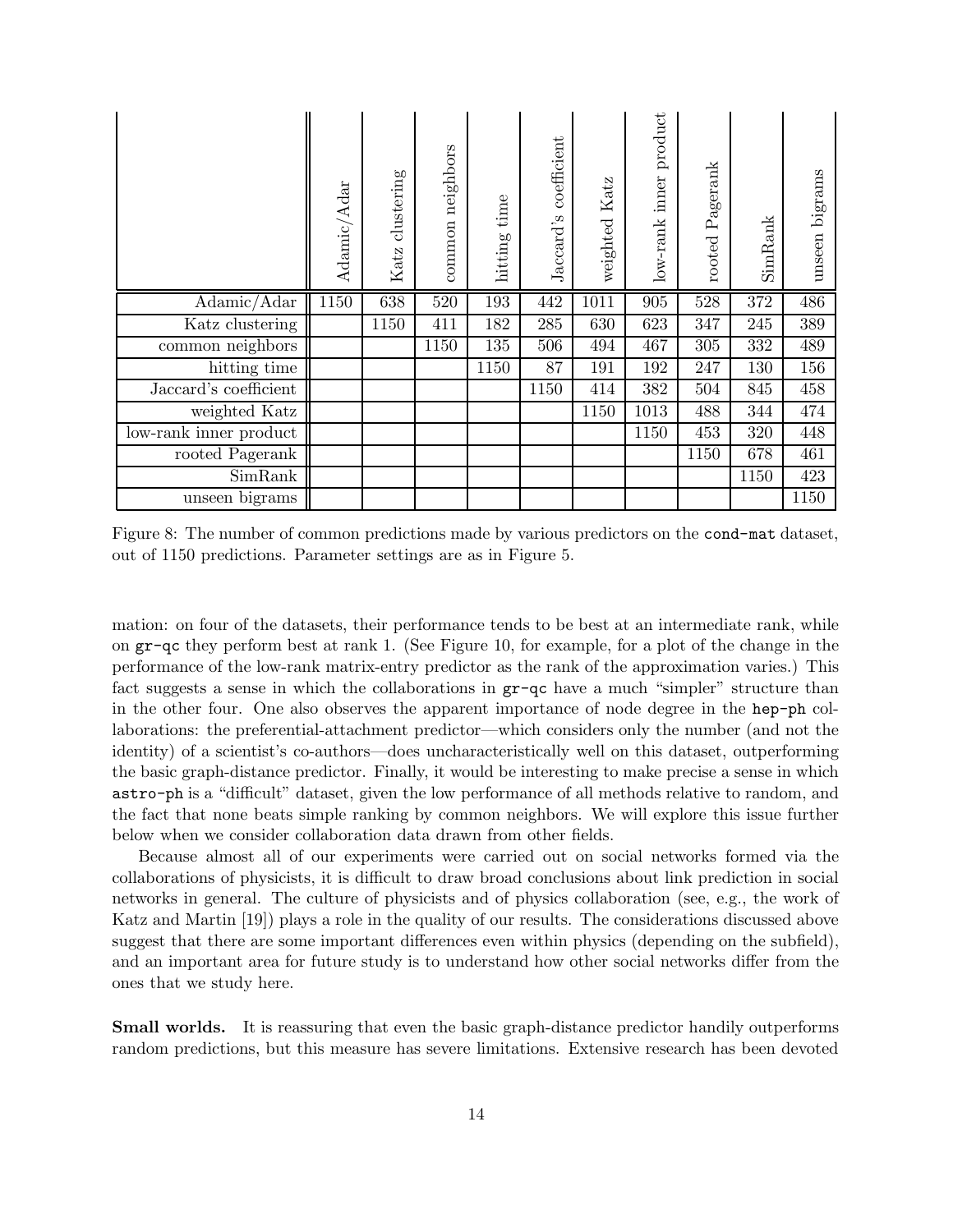|                                        | $\rm{Adamic/Adar}$ | clustering<br>$\rm Katz$ | neighbors<br>common | time<br>hitting | coefficient<br>Jaccard's | Katz<br>weighted | product<br>inner<br>low-rank | Pagerank<br>$_{\rm rooted}$ | SimRank | bigrams<br>unseen |
|----------------------------------------|--------------------|--------------------------|---------------------|-----------------|--------------------------|------------------|------------------------------|-----------------------------|---------|-------------------|
| $\overline{\text{Adamic}}/\text{Adar}$ | 92                 | 65                       | 53                  | 22              | 43                       | 87               | 72                           | 44                          | 36      | $49\,$            |
| Katz clustering                        |                    | 78                       | 41                  | 20              | 29                       | 66               | 60                           | $31\,$                      | 22      | 37                |
| common neighbors                       |                    |                          | 69                  | 13              | $43\,$                   | 52               | 43                           | $27\,$                      | 26      | $40\,$            |
| hitting time                           |                    |                          |                     | 40              | $8\,$                    | 22               | 19                           | 17                          | 9       | 15                |
| Jaccard's coefficient                  |                    |                          |                     |                 | 71                       | 41               | 32                           | $39\,$                      | 51      | $43\,$            |
| weighted Katz                          |                    |                          |                     |                 |                          | 92               | 75                           | 44                          | 32      | 51                |
| low-rank inner product                 |                    |                          |                     |                 |                          |                  | 79                           | 39                          | 26      | $46\,$            |
| rooted Pagerank                        |                    |                          |                     |                 |                          |                  |                              | 69                          | 48      | $39\,$            |
| SimRank                                |                    |                          |                     |                 |                          |                  |                              |                             | 66      | $34\,$            |
| unseen bigrams                         |                    |                          |                     |                 |                          |                  |                              |                             |         | 68                |

Figure 9: The number of correct common predictions made by various predictors on the cond-mat dataset, out of 1150 predictions. The diagonal entries indicate the number of correct predictions for each predictor. Parameter settings are as in Figure 5.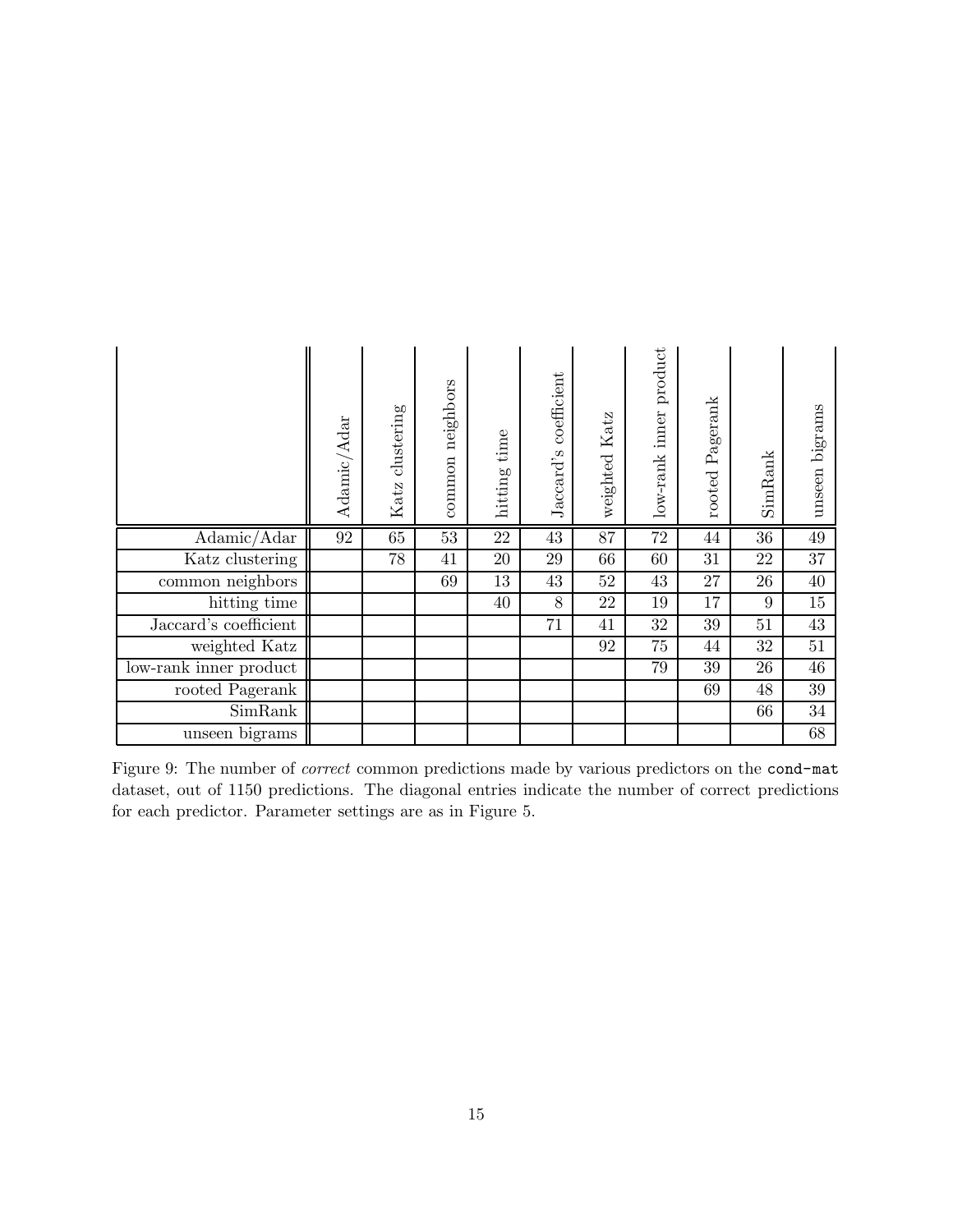

Figure 10: Relative performance of the low-rank matrix-entry predictor for various ranks on each arXiv section. For each arXiv section, the performance of this predictor, measured by the factor of improvement over random predictions, is shown for ranks 1, 4, 16, 64, 256, and 1024. Notice that for all arXiv sections save  $gr-qc$ , predictor performance is maximized by an intermediate rank; for that data set, performance continues to improve as the rank decreases all the way to rank one.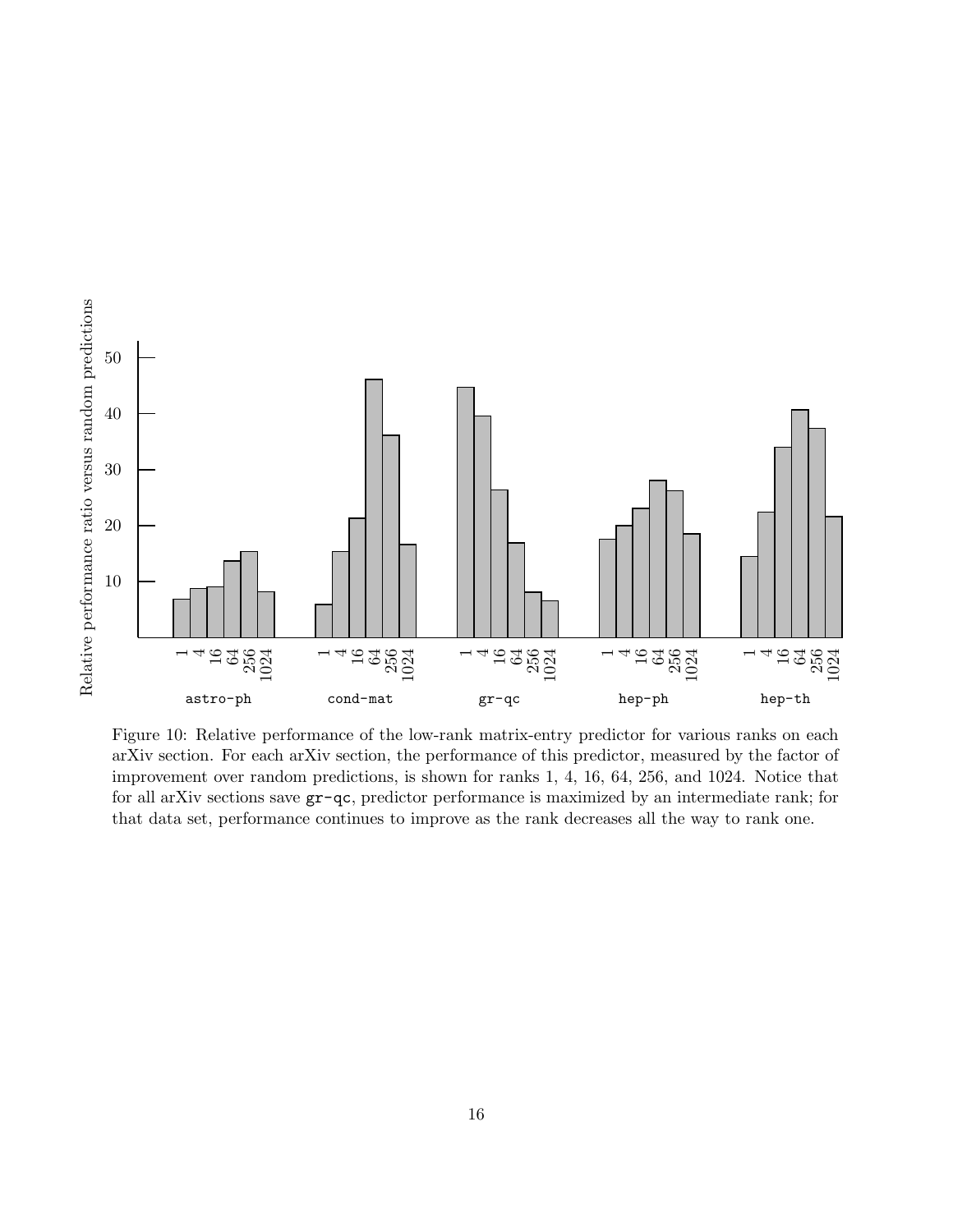to understanding the so-called small-world problem in collaboration networks—i.e., accounting for the existence of short paths connecting virtually every pair of scientists [28]. This property is normally viewed as a vital fact about the scientific community (new ideas spread quickly, and every discipline interacts with—and gains from—other fields) but in the context of our prediction task, we come to a different conclusion: the small-world problem is really a problem. The shortest path between two scientists in wholly unrelated disciplines is often very short (and very tenuous). To take one particular but not atypical example, the developmental psychologist Jean Piaget has as small an Erdős Number—three [5]—as most mathematicians and computer scientists. Overall, the basic graph-distance predictor is not competitive with most of the other approaches studied; our most successful link predictors can be viewed as using measures of proximity that are robust to the few edges that result from rare collaborations between fields.

Restricting to distance three. The small-world problem suggests that there are many pairs of authors separated by a graph distance of two who will not collaborate, but we also observe the dual problem: many pairs who collaborate are at distance greater than two. Between 71% (hep-ph) and 83% (cond-mat) of new edges form between pairs at distance three or greater; see Figure 11.

Because most new collaborations are not at distance two, we are also interested in how well our predictors perform when we disregard all distance-two pairs. Clearly, nodes at distance greater than two have no neighbors in common, and hence this task essentially rules out the use of methods based on common neighbors. The performance of the other measures is shown in Figure 12. The graph-distance predictor (i.e., predicting all distance-three pairs) performs between about three and nine times random and is consistently beaten by virtually all of the predictors: SimRank, rooted PageRank, Katz, and the low-rank and unseen-bigram techniques. The unweighted Katz and unseen-bigram predictors have the best performance (as high as about 30 times random, on gr-qc), followed closely by weighted Katz, SimRank, and rooted PageRank.

The breadth of the data. We also have considered three other datasets: (1) the proceedings of two conferences in theoretical computer science, Symposium on the Theory of Computing (STOC) and Foundations of Computer Science (FOCS), (2) the papers found in the Citeseer (www.citeseer.com) online database, which finds papers by crawling the web for any files in postscript format, and (3) all five of the arXiv sections merged into one. Consider the performance of the common-neighbors predictor compared to random on these datasets:

|  |               | STOC/FOCS arXiv sections combined arXiv sections Citeseer |       |
|--|---------------|-----------------------------------------------------------|-------|
|  | $18.0 - 46.9$ | 71.2                                                      | 147.0 |

Performance versus random swells dramatically as the topical focus of our data set widens. That is, when we consider a more diverse collection of scientists, it is fundamentally easier to group scientists into fields of study (and therefore outperform the random predictor, which will usually make guesses between fields). When we consider a sufficiently narrow set of researchers—e.g., STOC/FOCS almost any author can collaborate with almost any other author, and there seems to a strong random component to new collaborations. (In extensive experiments on the STOC/FOCS data, we could not beat random guessing by a factor of more than about seven.) It is an interesting challenge to formalize the sense in which the STOC/FOCS collaborations are truly intractable to predict—i.e., to what extent information about new collaborations is simply not present in the old collaboration data.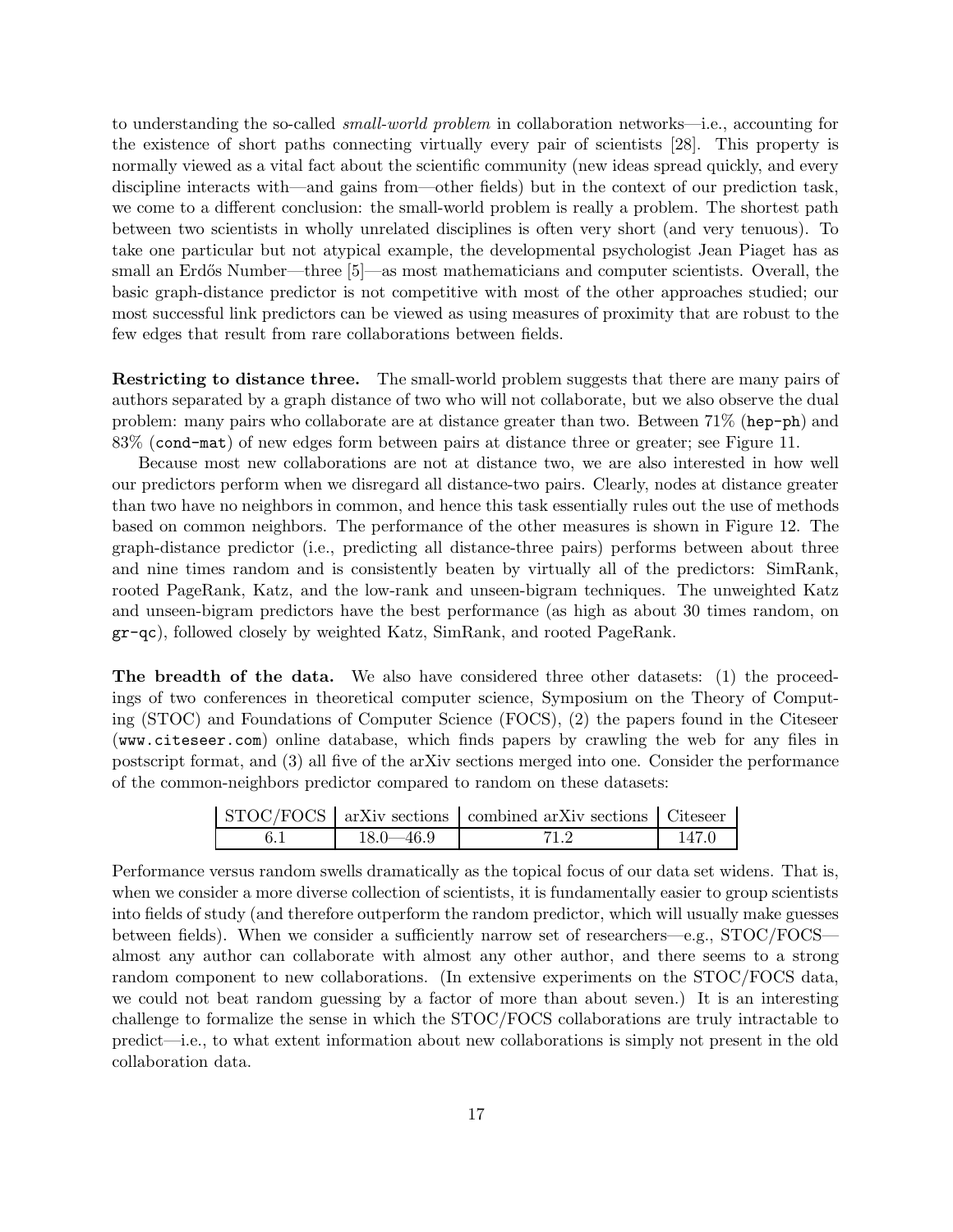#### Proportion of distance-two pairs that form an edge:



Proportion of new edges that are between distance-two pairs:

| cond-mat<br>astro-ph                   | $gr-qc$  | hep-ph   | hep-th  |        |        |
|----------------------------------------|----------|----------|---------|--------|--------|
|                                        | astro-ph | cond-mat | $gr-qc$ | hep-ph | hep-th |
| $#$ pairs at distance two              | 33862    | 5145     | 935     | 37687  | 7545   |
| $#$ new collaborations at distance two | 1533     | 190      | 68      | 945    | 335    |
| new collaborations<br>#                | 5751     | 1150     | 400     | 3294   | 1576   |

 $\equiv$ 

Figure 11: Relationship between new collaborations and graph distance.

Future directions. While the predictors that we have discussed perform reasonably well, even the best (Katz clustering on  $gr-qc$ ) is correct on only about 16% of its predictions. There is clearly much room for improvement in performance on this task, and finding ways to take better advantage of the information in the training data is an interesting open question. Another issue is to improve the efficiency of the proximity-based methods on very large networks; fast algorithms for approximating the distribution of node-to-node distances may be one approach [31].

The graph  $G_{\text{collab}}$  is a lossy representation of the data; we can also consider a bipartite collaboration graph  $B_{\text{collab}}$ , with a vertex for every author and paper, and an edge connecting each paper to each of its authors. The bipartite graph contains more information than  $G_{collab}$ , so we may hope that predictors can use it to improve performance. The size of  $B_{\text{collab}}$  is much larger than  $G_{collab}$ , making experiments prohibitive, but we have tried using the SimRank and Katz predictors on smaller datasets ( $gr-qc$ , or shorter training periods). Their performance does not seem to improve, but perhaps other predictors can fruitfully exploit the additional information in  $B_{\text{collab}}$ .

Similarly, our experiments treat all training-period collaborations equally. Perhaps one can improve performance by treating more recent collaborations as more important than older ones. One could also tune the parameters of the Katz predictor, e.g., by dividing the training set into temporal segments, training  $\beta$  on the beginning, and then using the end of the training set to make final predictions.

One might also try to use additional information, such as the titles of papers or the institutional affiliations of the authors, to identify the specific research area or geographic location of each scientist, and then use areas/locations to predict collaborations. In the field of bibliometrics, for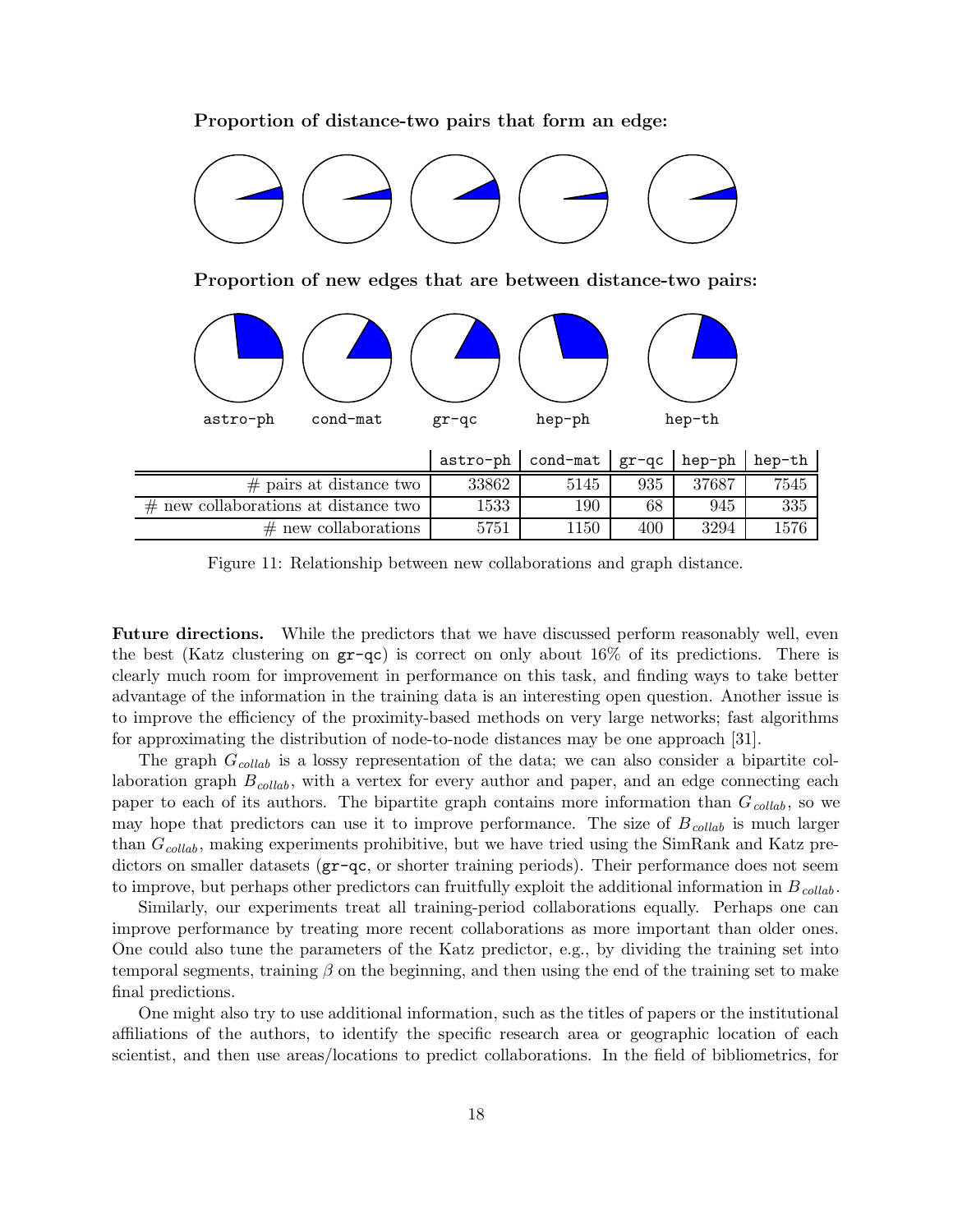| predictor                                                                                         | astro-ph       | cond-mat         | $gr-qc$          | hep-ph         | hep-th           |
|---------------------------------------------------------------------------------------------------|----------------|------------------|------------------|----------------|------------------|
| graph distance (all distance-three pairs)                                                         | 2.8            | 5.4              | 7.7              | 4.0            | 8.6              |
| preferential attachment                                                                           | $3.2\,$        | $2.6\,$          | 8.6              | 4.7            | 1.4              |
| SimRank<br>$\gamma=0.8$                                                                           | $5.9\,$        | 14.3             | $10.6\,$         | 7.6            | $21.9\,$         |
| hitting time                                                                                      | 4.4            | 10.1             | 13.7             | 4.5            | 4.7              |
| hitting time—normed by stationary distribution                                                    | $2.0\,$        | 2.5              | 0.0              | $2.5\,$        | $6.6\,$          |
| commute time                                                                                      | 3.8            | $5.9\,$          | 21.1             | $5.9\,$        | 6.6              |
| commute time—normed by stationary distribution                                                    | $2.6\,$        | 0.8              | 1.1              | 4.8            | 4.7              |
| rooted PageRank<br>$\alpha = 0.01$                                                                | 4.6            | 12.7             | 21.1             | 6.5            | $12.6\,$         |
| $\alpha = 0.05$                                                                                   | $5.3\,$        | $13.5\,$         | $21.1\,$         | 8.7            | $16.6\,$         |
| $\alpha = 0.15$                                                                                   | $5.4\,$        | 11.8             | $18.0\,$         | 10.7           | 19.9             |
| $\alpha=0.30$                                                                                     | $5.8\,$        | $13.5\,$         | 8.4              | 11.6           | $19.9\,$         |
| $\alpha = 0.50$                                                                                   | 6.3            | 15.2             | $7.4\,$          | 12.7           | 19.9             |
| $\beta = 0.05$<br>Katz (weighted)                                                                 | 1.5            | $5.9\,$          | 11.6             | 2.3            | 2.7              |
| $\beta = 0.005$                                                                                   | $5.5\,$        | 14.3             | $28.5\,$         | 4.2            | 12.6             |
| $\beta = 0.0005$                                                                                  | $6.2\,$        | $13.5\,$         | $27.5\,$         | $4.2\,$        | $12.6\,$         |
| Katz (unweighted)<br>$\beta = 0.05$                                                               | $2.3\,$        | 12.7             | $30.6\,$         | 9.0            | 12.6             |
| $\beta = 0.005$                                                                                   | 9.1            | 11.8             | $30.6\,$         | 5.1            | $17.9\,$         |
| $\beta = 0.0005$                                                                                  | $\rm 9.2$      | 11.8             | $30.6\,$         | 5.1            | 17.9             |
| Low-rank approximation:<br>rank = $1024$                                                          | $2.3\,$        | $2.5\,$          | 9.5              | 4.0            | 6.0              |
| rank = $256$<br>Inner product                                                                     | 4.8            | $5.9\,$          | $5.3\,$          | 9.9            | 10.6             |
| rank $=64$                                                                                        | $3.8\,$        | $12.7\,$         | $5.3\,$          | 7.1            | 11.3             |
| rank $= 16$                                                                                       | $5.3\,$        | 6.7              | 6.3              | 6.8            | $15.3\,$         |
| rank $= 4$                                                                                        | 5.1            | 6.7              | 32.7             | 2.0            | 4.7              |
| rank $= 1$                                                                                        | 6.1            | 2.5              | 32.7             | 4.2            | 8.0              |
| Low-rank approximation:<br>rank = $1024$                                                          | 4.1            | 6.7              | 6.3              | $5.9\,$        | 13.3             |
| rank = $256$<br>Matrix entry                                                                      | 3.8            | 8.4              | 3.2              | 8.5            | 19.9             |
| rank $=64$                                                                                        | $2.9\,$        | 11.8             | 2.1              | 4.0            | 10.0             |
| rank $= 16$                                                                                       | 4.4            | 8.4              | 4.2              | $5.9\,$        | 16.6             |
| rank $=4$                                                                                         | 4.9            | 6.7              | 27.5             | 2.0            | 4.7              |
| $rank = 1$                                                                                        | 6.1            | $2.5\,$          | $32.7\,$         | 4.2            | 8.0              |
| Low-rank approximation:<br>rank = $1024$                                                          | 4.3            | 6.7              | $28.5\,$         | $5.9\,$        | 13.3             |
| Katz ( $\beta = 0.005$ )<br>rank = $256$                                                          | 3.6            | 8.4              | 3.2<br>$2.1\,$   | 8.5            | $20.6\,$         |
| rank $= 64$<br>$\mathsf{rank} = 16$                                                               | $2.8\,$<br>5.0 | 11.8<br>8.4      | $5.3\,$          | 4.2<br>$5.9\,$ | $10.6\,$<br>15.9 |
| rank $= 4$                                                                                        | $5.2\,$        | 6.7              | 28.5             | 2.0            | 4.7              |
| rank $= 1$                                                                                        | $\rm 0.3$      | 2.5              | 32.7             | 4.2            | 8.0              |
|                                                                                                   |                |                  |                  |                |                  |
| unseen bigrams<br>common neighbors, $\delta = 8$<br>(weighted)<br>common neighbors, $\delta = 16$ | 5.8<br>$7.9\,$ | 6.7<br>$\rm 9.3$ | 14.8<br>$28.5\,$ | 4.2<br>5.1     | 23.9<br>$19.3\,$ |
| Katz ( $\beta = 0.005$ ), $\delta = 8$                                                            | $5.2\,$        | $10.1\,$         | 22.2             | $2.8\,$        | 17.9             |
| Katz ( $\beta = 0.005$ ), $\delta = 16$                                                           | $6.6\,$        | 10.1             | 29.6             | 3.7            | 15.3             |
| unseen bigrams<br>common neighbors, $\delta = 8$                                                  | $5.4\,$        | 5.1              | $13.7\,$         | 4.5            | 21.3             |
| (unweighted)<br>common neighbors, $\delta = 16$                                                   | 6.3            | 8.4              | 25.3             | 4.8            | 21.9             |
| Katz ( $\beta = 0.005$ ), $\delta = 8$                                                            | 4.1            | 7.6              | 22.2             | 2.0            | 17.3             |
| Katz ( $\beta = 0.005$ ), $\delta = 16$                                                           | $4.3\,$        | $4.2\,$          | $28.5\,$         | $3.1\,$        | 16.6             |
| clustering:                                                                                       | $3.2\,$        | 4.2              |                  | 7.1            |                  |
| $\rho = 0.10$<br>Katz $(\beta_1 = 0.001, \beta_2 = 0.1)$                                          | 4.6            | 4.2              | 31.7<br>$32.7\,$ | 7.6            | 8.6<br>6.6       |
| $\rho = 0.15$<br>$\rho = 0.20$                                                                    | 2.3            | 5.9              | 7.4              | 4.5            | 8.0              |
| $\rho = 0.25$                                                                                     | $2.0\,$        | 11.8             | 6.3              | $6.8\,$        | 5.3              |
|                                                                                                   |                |                  |                  |                |                  |

Figure 12: The distance-three task: performance of predictors only on edges in  $E_{new}$  for which the endpoints were at distance three or more in  $G_{collab}$ . Methods based on common neighbors are not appropriate for this task. See Section 4.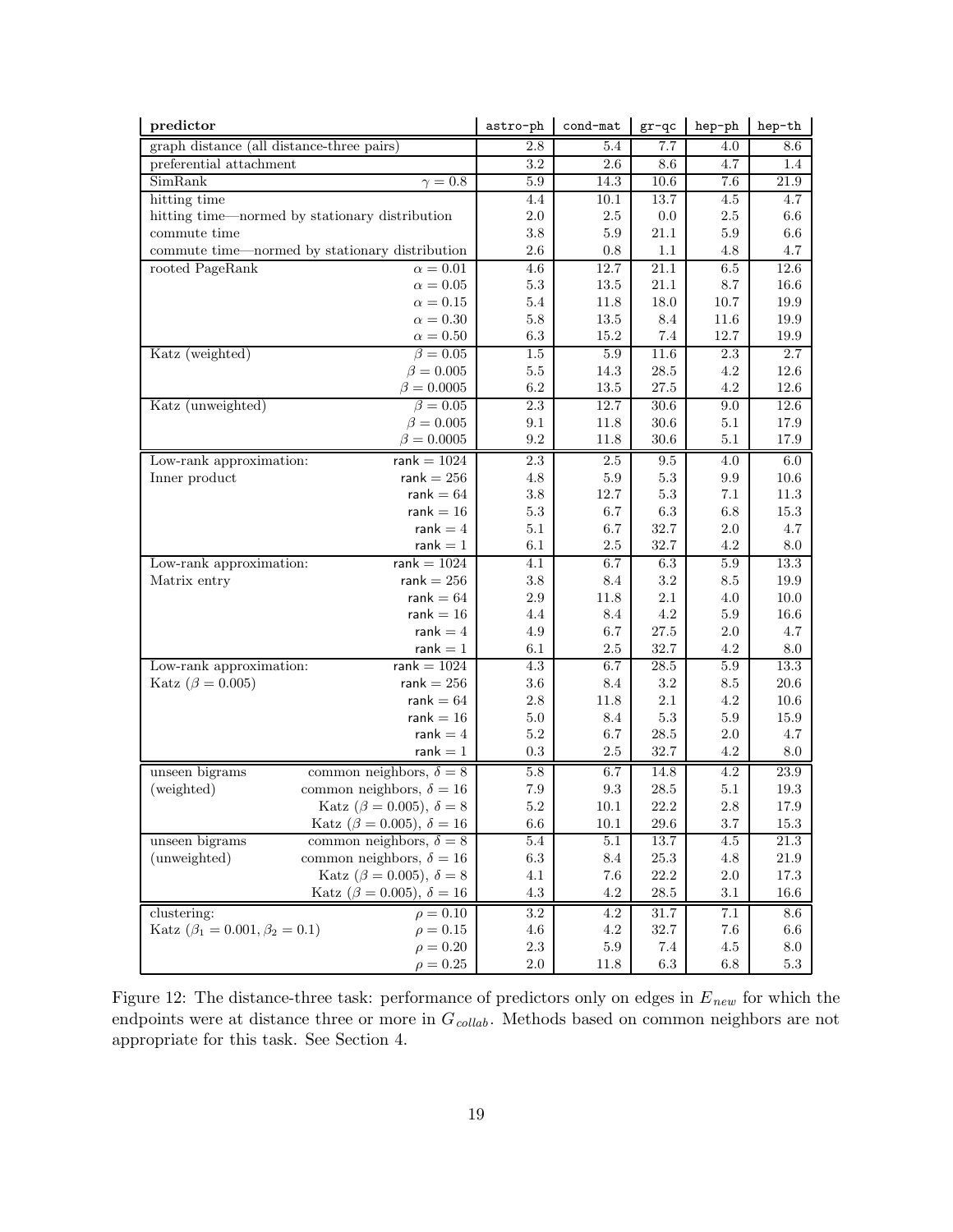example, Katz [18], Melin and Persson [24], and Ding, Foo, and Chowdhury [8], among others, have observed institutional and geographic correlations in collaboration; a natural further direction would be to attempt to use geographic location, for instance, as a component of a predictor. To some extent, such geographic information, or indeed any other relevant properties of the nodes, is latently present in the graph  $G_{collab}$ —precisely because such factors have already played a role in the formation of old edges in the training set. However, direct access to such information may well confer additional predictive power, and it is an interesting open question to better understand the strength of such information in link prediction.

Finally, there has been relevant work in the machine-learning community on *estimating distri*bution support [35]: given samples from an unknown probability distribution  $P$ , we must find a "simple" set S so that  $Pr_{x \sim P}[x \notin S] < \varepsilon$ . We can view training-period collaborations as samples drawn from a probability distribution on pairs of scientists; our goal is to approximate the set of pairs that have positive probability of collaborating. There has also been some potentially relevant work in machine learning on classification when the training set consists only of a relatively small set of positively labeled examples and a large set of unlabeled examples, with no labeled negative examples [39]. It is an open question whether these techniques can be fruitfully applied to the link-prediction problem.

## 5 Acknowledgements

We thank Jon Herzog, Tommi Jaakkola, David Karger, Lillian Lee, Frank McSherry, Mike Schneider, Grant Wang, and Robert Wehr for helpful discussions and comments on earlier drafts of this paper. We thank Paul Ginsparg for generously providing the bibliographic data from the arXiv.

The first author was supported in part by an NSF Graduate Research Fellowship. The second author was supported in part by a David and Lucile Packard Foundation Fellowship and NSF ITR Grant IIS-0081334.

#### References

- [1] Lada A. Adamic and Eytan Adar. Friends and neighbors on the web. Social Networks, 25(3):211–230, July 2003.
- [2] A. L. Barabási, H. Jeong, Z. Néda, E. Ravasz, A. Schubert, and T. Vicsek. Evolution of the social network of scientific collaboration. *Physica A*,  $311(3-4):590-614$ ,  $2002$ .
- [3] Albert-László Barabási and Réka Albert. Emergence of scaling in random networks. Science, 286:509–512, 15 October 1999.
- [4] Sergey Brin and Lawrence Page. The anatomy of a large-scale hypertextual Web search engine. Computer Networks and ISDN Systems, 30(1–7):107–117, 1998.
- [5] Rodrigo De Castro and Jerrold W. Grossman. Famous trails to Paul Erdős. Mathematical Intelligencer, 21(3):51–63, 1999.
- [6] Jörn Davidsen, Holger Ebel, and Stefan Bornholdt. Emergence of a small world from local interactions: Modeling acquaintance networks. Physical Review Letters, 88(128701), 2002.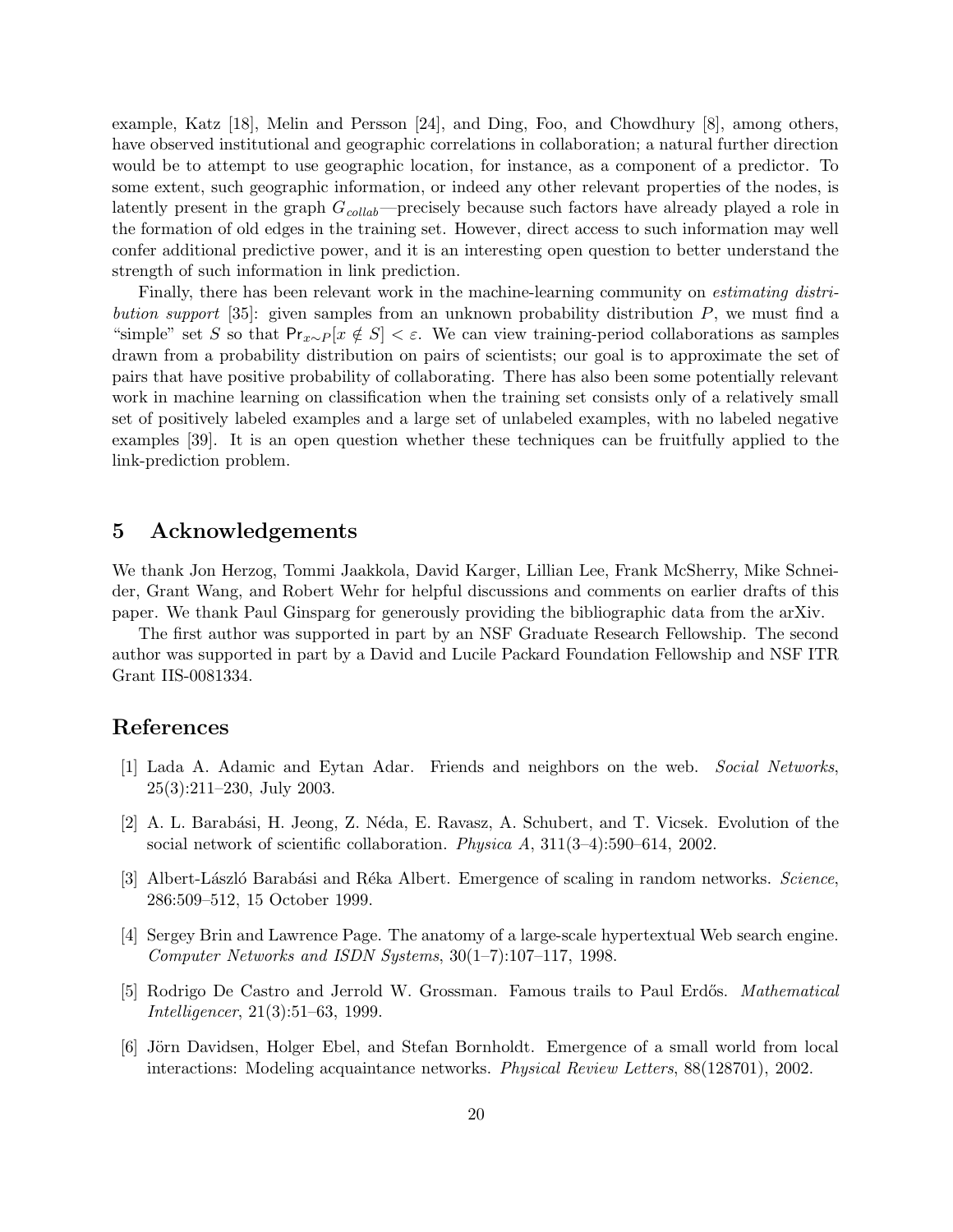- [7] Scott Deerwester, Susan T. Dumais, George W. Furnas, Thomas K. Landauer, and Richard Harshman. Indexing by latent semantic analysis. Journal of the American Society for Information Science, 41(6):391–407, 1990.
- [8] Ying Ding, Schubert Foo, and Gobinda Chowdhury. A bibliometric analysis of collaboration in the field of information retrieval. International Information and Library Review, 30:367–376, 1999.
- [9] Ute Essen and Volker Steinbiss. Cooccurrence smoothing for stochastic language modeling. In Proceedings of the IEEE International Conference on Acoustics, Speech, and Signal Processing, volume 1, pages 161–164, 1992.
- [10] Debra S. Goldberg and Frederick P. Roth. Assessing experimentally derived interactions in a small world. Proceedings of the National Academy of Sciences,  $100(8):4372-4376$ , April 2003.
- [11] Jerrold W. Grossman. The evolution of the mathematical research collaboration graph. Congressus Numerantium, 158:201–212, 2002.
- [12] Taher Haveliwala, Sepandar Kamvar, and Glen Jeh. An analytical comparison of approaches to personalizing PageRank. Technical report, Stanford University, June 2003.
- [13] Taher H. Haveliwala. Topic-sensitive PageRank: A context-sensitive ranking algorithm for web search. IEEE Transactions on Knowledge and Data Engineering, 15(4):784–796, July/August 2003.
- [14] Glen Jeh and Jennifer Widom. SimRank: A measure of structural-context similarity. In Proceedings of the ACM SIGKDD International Conference on Knowledge Discovery and Data Mining, pages 271–279, July 2002.
- [15] Glen Jeh and Jennifer Widom. Scaling personalized web search. In Proceedings on the 12th International World Wide Web Conference (WWW12), pages 271–279, May 2003.
- [16] Emily M. Jin, Michelle Girvan, and M. E. J. Newman. The structure of growing social networks. Physical Review Letters E, 64(046132), 2001.
- [17] Sepandar D. Kamvar, Taher H. Haveliwala, Christopher D. Manning, and Gene H. Golub. Exploiting the block structure of the web for computing PageRank. Technical report, Stanford University, March 2003.
- [18] J. S. Katz. Geographic proximity and scientific collaboration. Scientometrics, 31(1):31–43, 1994.
- [19] J. Sylvan Katz and Ben R. Martin. What is research collaboration? Research Policy, 26:1–18, 1997.
- [20] Leo Katz. A new status index derived from sociometric analysis. Psychometrika, 18(1):39–43, March 1953.
- [21] H. Kautz, B. Selman, and M. Shah. ReferralWeb: Combining social networks and collaborative filtering. Communications of the ACM, 40(3):63–65, March 1997.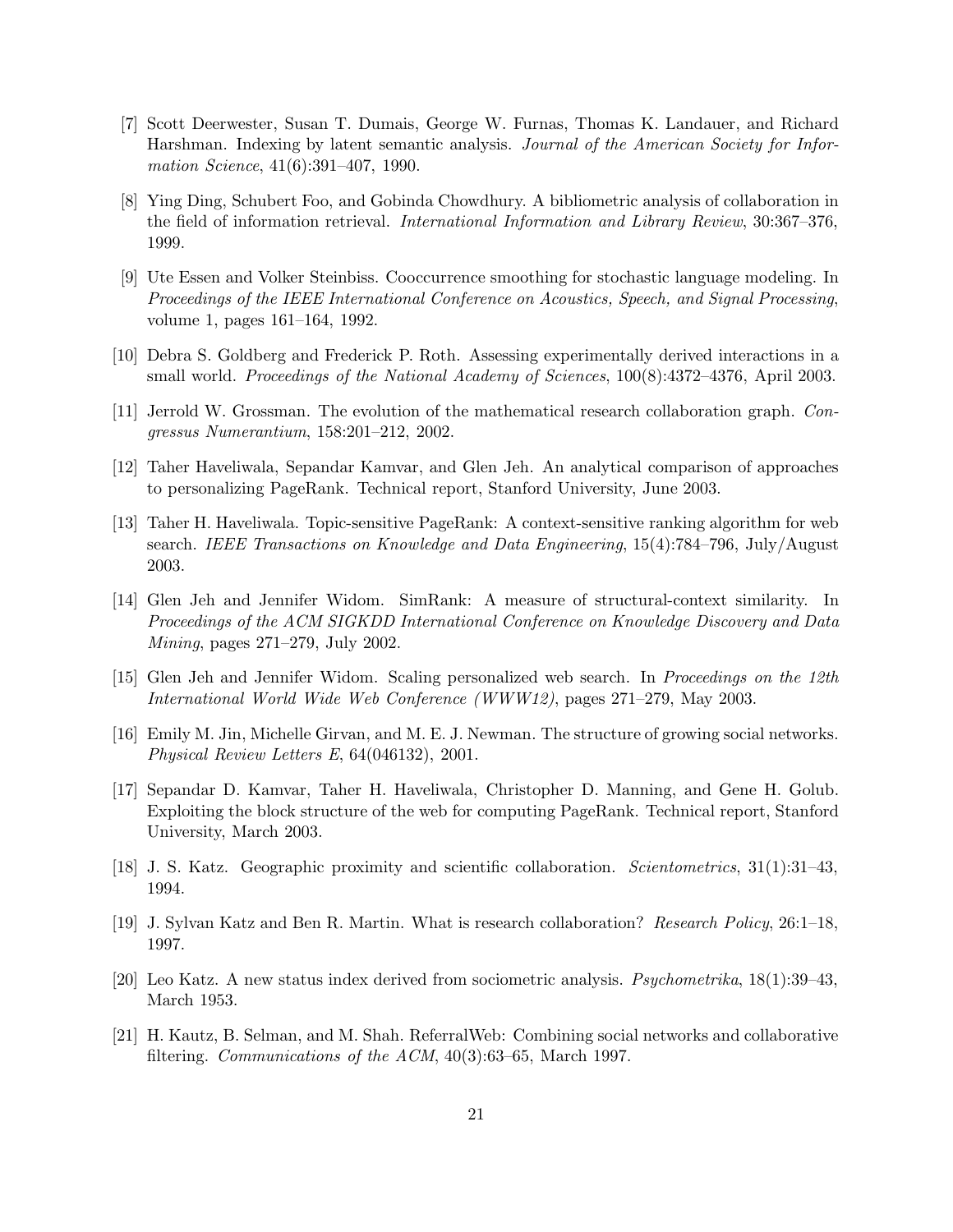- [22] Valdis Krebs. Mapping networks of terrorist cells. Connections, 24(3):43–52, Winter 2002.
- [23] Lillian Lee. Measures of distributional similarity. In Proceedings of the Annual Meeting of the Association for Computational Linguistics, pages 25–32, 1999.
- [24] G. Melin and O. Persson. Studying research collaboration using co-authorships. Scientomet $rics, 36(3):363-377, 1996.$
- [25] Michael Mitzenmacher. A brief history of lognormal and power law distributions. Internet Mathematics, 1(2):226–251, 2004.
- [26] Rajeev Motwani and Prabhakar Raghavan. Randomized Algorithms. Cambridge University Press, New York, NY, 1995.
- [27] M. E. J. Newman. Clustering and preferential attachment in growing networks. Physical Review Letters E, 64(025102), 2001.
- [28] M. E. J. Newman. The structure of scientific collaboration networks. Proceedings of the National Academy of Sciences, 98:404–409, 2001.
- [29] M. E. J. Newman. The structure and function of networks. Computer Physics Communications, 147:40–45, 2002.
- [30] M. E. J. Newman. The structure and function of complex networks. *SIAM Review*, 45:167-256, 2003.
- [31] Christopher Palmer, Phillip Gibbons, and Christos Faloutsos. ANF: A fast and scalable tool for data mining in massive graphs. In Proceedings of the ACM SIGKDD International Conference on Knowledge Discovery and Data Mining, pages 81–90, Jul 2002.
- [32] A. Popescul and L. Ungar. Statistical relational learning for link prediction. In Workshop on Learning Statistical Models from Relational Data at the International Joint Conference on Artificial Intelligence, pages 109–115, 2003.
- [33] P. Raghavan. Social networks: From the web to the enterprise. IEEE Internet Computing, 6(1):91–94, January/February 2002.
- [34] Gerard Salton and Michael J. McGill. Introduction to Modern Information Retrieval. McGraw-Hill, 1983.
- [35] Bernhard Schölkopf, John C. Platt, John Shawe-Taylor, Alex J. Smola, and Robert C. Williamson. Estimating the support of a high-dimensional distribution. Technical Report MSR-TR-99-87, Microsoft Research, 1999.
- [36] Ben Taskar, Ming-Fai Wong, Pieter Abbeel, and Daphne Koller. Link prediction in relational data. In Proceedings of Neural Information Processing Systems, pages 659–666, 2003.
- [37] Duncan J. Watts. *Small Worlds*. Princeton University Press, 1999.
- [38] Duncan J. Watts and Steven H. Strogatz. Collective dynamics of 'small-world' networks. Nature, 393:440–442, 1998.